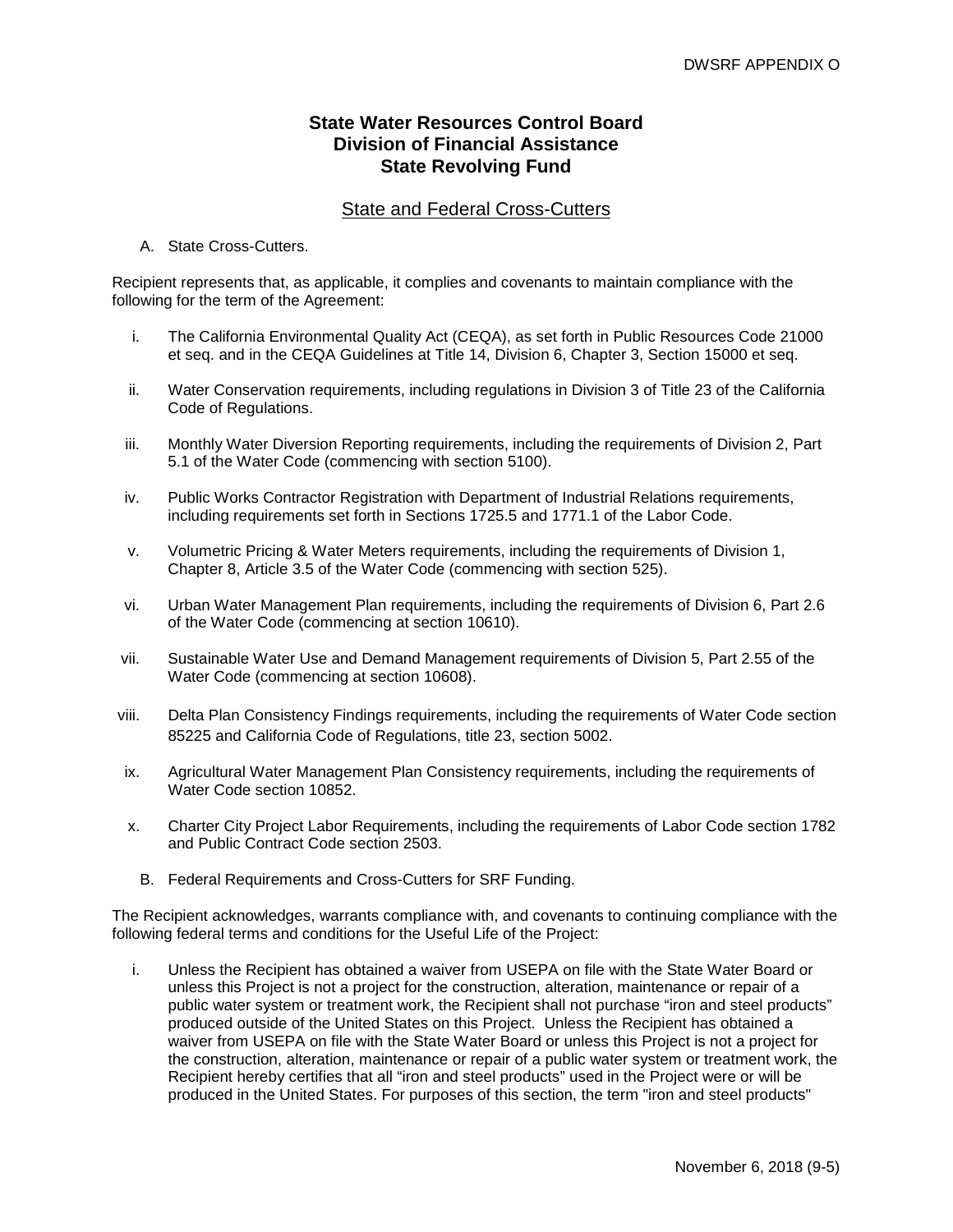means the following products made primarily of iron or steel: lined or unlined pipes and fittings, manhole covers and other municipal castings, hydrants, tanks, flanges, pipe clamps and restraints, valves, structural steel, reinforced precast concrete, and construction materials. "Steel" means an alloy that includes at least 50 percent iron, between .02 and 2 percent carbon, and may include other elements.

- ii. The Recipient must include in full the Wage Rate Requirements (Davis-Bacon) language set forth below in all construction contracts and subcontracts.
- iii. The Recipient must comply with the State Water Board's signage requirements.
- iv. The Recipient shall notify the State Water Board and the USEPA contact of public or media events publicizing the accomplishment of significant events related to this Project and provide the opportunity for attendance and participation by federal representatives with at least ten (10) working days' notice.
- v. The Recipient shall comply with applicable EPA general terms and conditions found at [http://www.epa.gov/ogd,](http://www.epa.gov/ogd) including but not limited to the following:
- vi. No Recipient may receive funding under this Agreement unless it has provided its DUNS number to the State Water Board.
- vii. The Recipient shall report the names and total compensation of each of its five most highly compensated executives for the preceding completed fiscal year.
- viii. The Recipient represents and warrants that it and its principals are not excluded or disqualified from participating in this transaction as such terms are defined in Parts 180 and 1532 of Title 2 of the Code of Federal Regulations (2 CFR). If the Recipient is excluded after execution of this Agreement, the Recipient shall notify the Division within ten (10) days and shall inform the Division of the Recipient's exclusion in any request for amendment of this Agreement. The Recipient shall comply with Subpart C of Part 180 of 2 CFR, as supplemented by Subpart C of Part 1532 of 2 CFR. Such compliance is a condition precedent to the State Water Board's performance of its obligations under this Agreement. When entering into a covered transaction as defined in Parts 180 and 1532 of 2 CFR, the Recipient shall require the other party to the covered transaction to comply with Subpart C of Part 180 of 2 CFR, as supplemented by Subpart C of Part 1532 of 2 CFR.
- ix. To the extent applicable, the Recipient shall disclose to the State Water Board any potential conflict of interest consistent with USEPA's Final Financial Assistance Conflict of Interest Policy at [https://www.epa.gov/grants/epas-final-financial-assistance-conflict-interest-policy.](https://www.epa.gov/grants/epas-final-financial-assistance-conflict-interest-policy) A conflict of interest may result in disallowance of costs.
- x. USEPA and the State Water Board have the right to reproduce, publish, use and authorize others to reproduce, publish and use copyrighted works or other data developed under this assistance agreement.
- xi. Where an invention is made with Project Funds, USEPA and the State Water Board retain the right to a worldwide, nonexclusive, nontransferable, irrevocable, paid-up license to practice the invention owned by the Recipient. The Recipient must utilize the Interagency Edison extramural invention reporting system at [http://iEdison.gov](http://iedison.gov/) and shall notify the Division when an invention report, patent report, or utilization report is filed.
- xii. The Recipient agrees that any reports, documents, publications or other materials developed for public distribution supported by this Agreement shall contain a Disclosure statement as required by the State Water Board.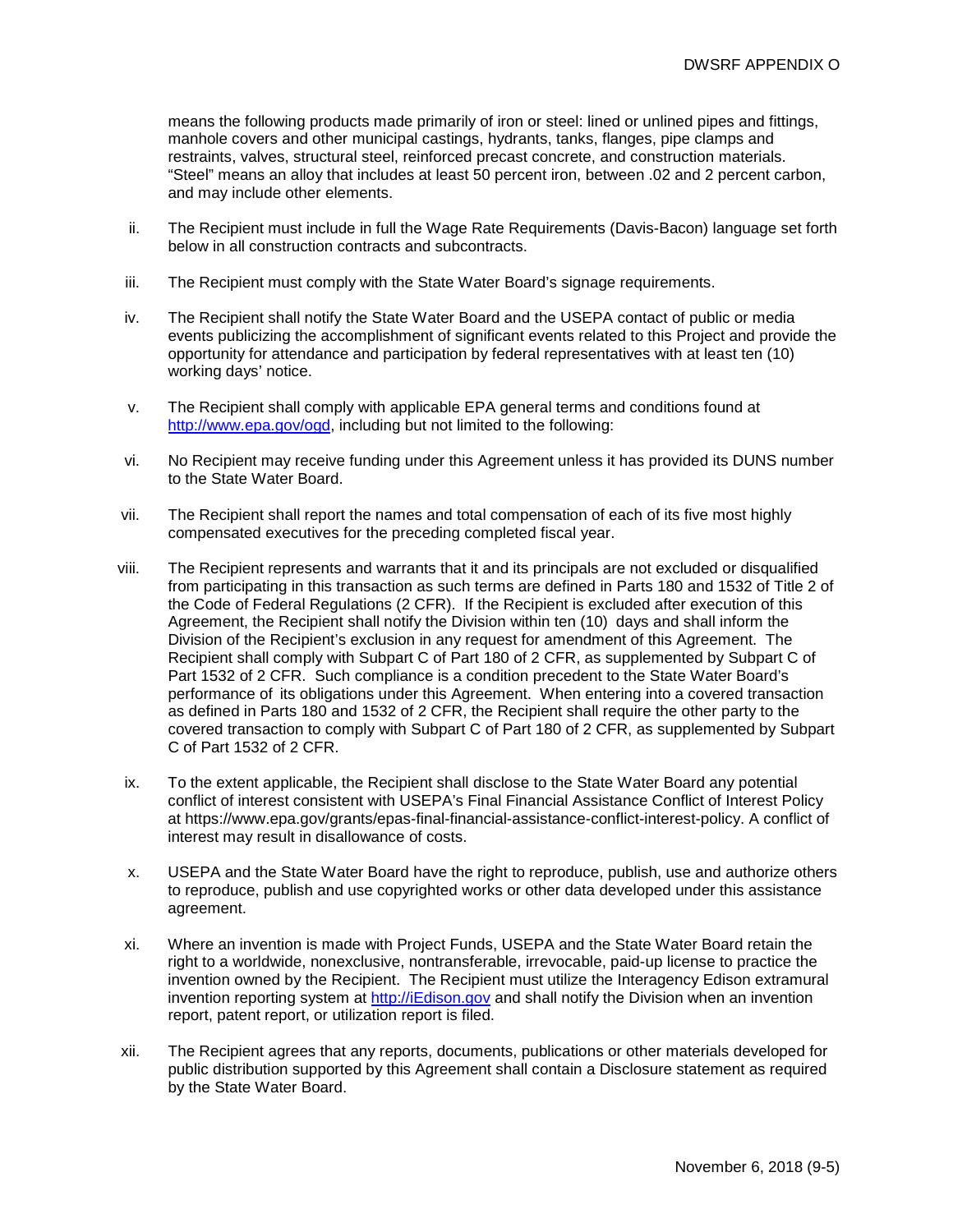- xiii. The Recipient acknowledges that it is encouraged to follow guidelines established under Section 508 of the Rehabilitation Act, codified at 36 CFR Part 1194, with respect to enabling individuals with disabilities to participate in its programs supported by this Project.
- xiv. The Recipient, its employees, contractors and subcontractors and their employees warrants that it will not engage in severe forms of trafficking in persons, procure a commercial sex act during the term of this Agreement, or use forced labor in the performance of this Agreement. The Recipient must include this provision in its contracts and subcontracts under this Agreement. The Recipient must inform the State Water Board immediately of any information regarding a violation of the foregoing. The Recipient understands that failure to comply with this provision may subject the State Water Board to loss of federal funds. The Recipient agrees to compensate the State Water Board for any such funds lost due to its failure to comply with this condition, or the failure of its contractors or subcontractors to comply with this condition. The State Water Board may unilaterally terminate this Agreement if the Recipient that is a private entity is determined to have violated the foregoing.
- xv. The Recipient certifies to the best of its knowledge and belief that:
	- a. No federal appropriated funds have been paid or will be paid, by or on behalf of the Recipient, to any person for influencing or attempting to influence an officer or employee of any agency, a Member of Congress, an officer or employee of Congress, or an employee of a Member of Congress in connection with the awarding of any federal contract, the making of any federal grant, the making of any federal loan, the entering into of any cooperative agreement, and the extension, continuation, renewal, amendment, or modification of any federal contract, grant, loan, or cooperative agreement.
	- b. If any funds other than federal appropriated funds have been paid or will be paid to any person for influencing or attempting to influence an officer or employee of any agency, a Member of Congress in connection with this Agreement, the Recipient shall complete and submit Standard Form-LLL, "Disclosure Form to Report Lobbying," in accordance with its instructions, and notify the State Water Board.

The Recipient shall require this certification from all parties to any contract or agreement that the Recipient enters into and under which the Recipient incurs costs for which it seeks disbursements under this Agreement.

- xvi. The Recipient must comply with the following federal non-discrimination requirements:
	- a. Title VI of the Civil Rights Act of 1964, which prohibits discrimination based on race, color, and national origin, including limited English proficiency (LEP).
	- b. Section 504 of the Rehabilitation Act of 1973, which prohibits discrimination against persons with disabilities.
	- c. The Age Discrimination Act of 1975, which prohibits age discrimination.
	- d. Section 13 of the Federal Water Pollution Control Act Amendments of 1972, which prohibits discrimination on the basis of sex.
	- e. 40 CFR Part 7, as it relates to the foregoing.
- xvii. If the Project relates to construction of a publicly owned treatment works, where the Recipient contracts for program management, construction management, feasibility studies, preliminary engineering, design, engineering, surveying, mapping, or architectural related services, the Recipient shall ensure that any such contract is negotiated in the same manner as a contract for architectural and engineering services is negotiated under chapter 11 of title 40, United States Code, or an equivalent State qualifications-based requirement as determined by the State Water Board.
- xviii. If the Project relates to construction of a publicly owned treatment works, the Recipient certifies that it has developed and is implementing a fiscal sustainability plan for the Project that includes an inventory of critical assets that are a part of the Project, an evaluation of the condition and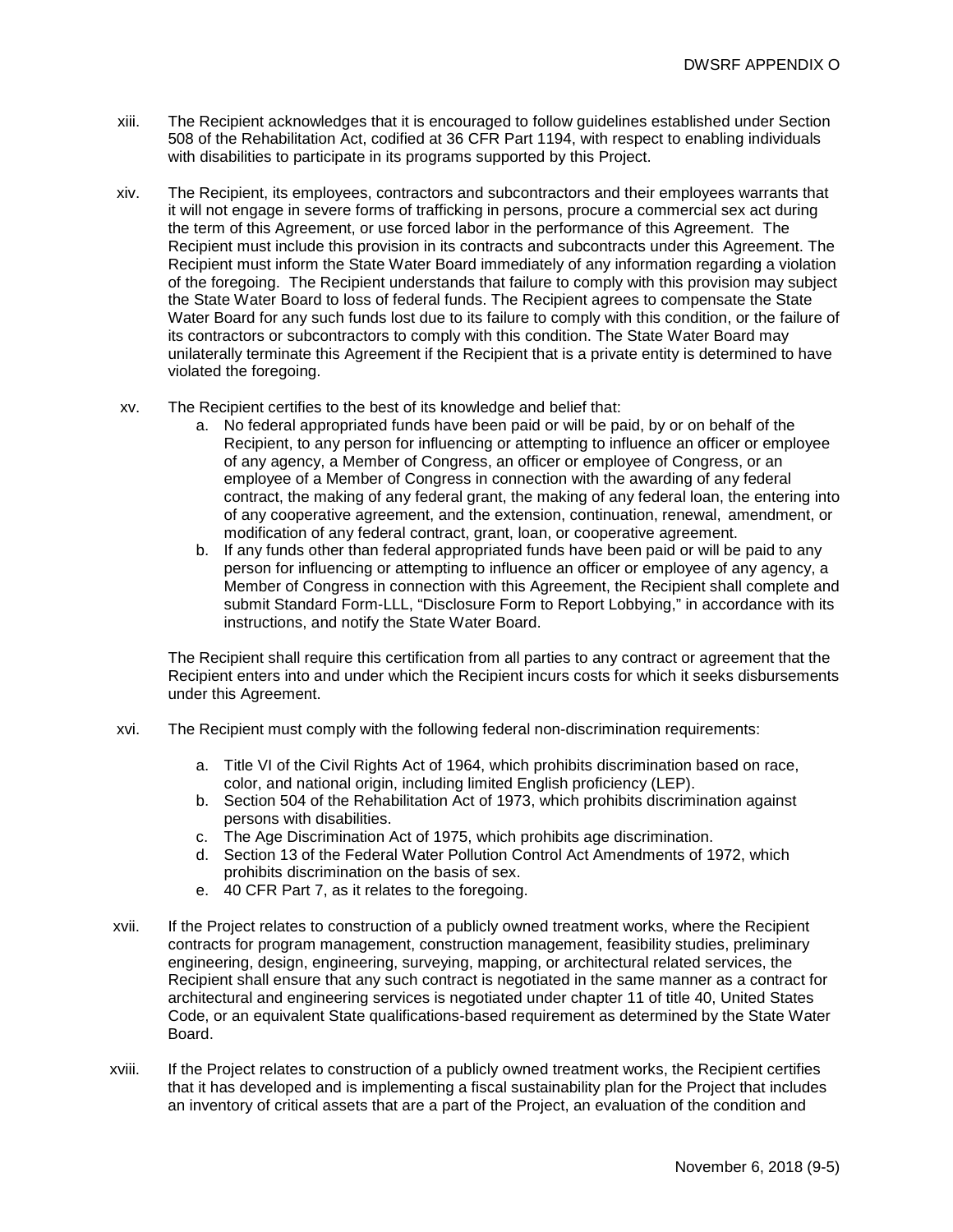performance of inventoried assets or asset groupings, a certification that the recipient has evaluated and will be implementing water and energy conservation efforts as part of the plan, and a plan for maintaining, repairing, and, as necessary, replacing the Project and a plan for funding such activities.

xix. Executive Order No. 11246. The Recipient shall include in its contracts and subcontracts related to the Project the following provisions:

*"During the performance of this contract, the contractor agrees as follows:"(a) The contractor will not discriminate against any employee or applicant for employment because of race, creed, color, or national origin. The contractor will take affirmative action to ensure that applicants are employed, and that employees are treated during employment, without regard to their race, creed, color, or national origin. Such action shall include, but not be limited to the following: employment, upgrading, demotion, or transfer; recruitment or recruitment advertising; layoff or termination; rates of pay or other forms of compensation; and selection for training, including apprenticeship. The contractor agrees to post in conspicuous places, available to employees and applicants for employment, notices to be provided by the contracting officer setting forth the provisions of this nondiscrimination clause.*

*"(b) The contractor will, in all solicitations or advertisements for employees placed by or on behalf of the contractor, state that all qualified applicants will receive consideration for employment without regard to race, creed, color, or national origin.*

*"(c) The contractor will send to each labor union or representative of workers with which he has a collective bargaining agreement or other contract or understanding, a notice, to be provided by the agency contracting officer, advising the labor union or workers' representative of the contractor's commitments under Section 202 of Executive Order No. 11246 of September 24, 1965, and shall post copies of the notice in conspicuous places available to employees and applicants for employment.*

*"(d) The contractor will comply with all provisions of Executive Order No. 11246 of Sept. 24, 1965, and of the rules, regulations, and relevant orders of the Secretary of Labor.*

*"(e) The contractor will furnish all information and reports required by Executive Order No. 11246 of September 24, 1965, and by the rules, regulations, and orders of the Secretary of Labor, or pursuant thereto, and will permit access to his books, records, and accounts by the contracting agency and the Secretary of Labor for purposes of investigation to ascertain compliance with such rules, regulations, and orders.*

*"(f) In the event of the contractor's noncompliance with the nondiscrimination clauses of this contract or with any of such rules, regulations, or orders, this contract may be cancelled, terminated or suspended in whole or in part and the contractor may be declared ineligible for*  further Government contracts in accordance with procedures authorized in Executive Order No. *11246 of Sept 24, 1965, and such other sanctions may be imposed and remedies invoked as provided in Executive Order No. 11246 of September 24, 1965, or by rule, regulation, or order of the Secretary of Labor, or as otherwise provided by law.*

*"(g) The contractor will include the provisions of Paragraphs (1) through (7) in every subcontract or purchase order unless exempted by rules, regulations, or orders of the Secretary of Labor issued pursuant to Section 204 of Executive Order No. 11246 of Sept. 24, 1965, so that such provisions will be binding upon each subcontractor or vendor. The contractor will take such action with respect to any subcontract or purchase order as the contracting agency may direct as a means of enforcing such provisions including sanctions for noncompliance: Provided, however, That in the event the contractor becomes involved in, or is threatened with, litigation with a subcontractor or vendor as a result of such direction by the contracting agency, the contractor*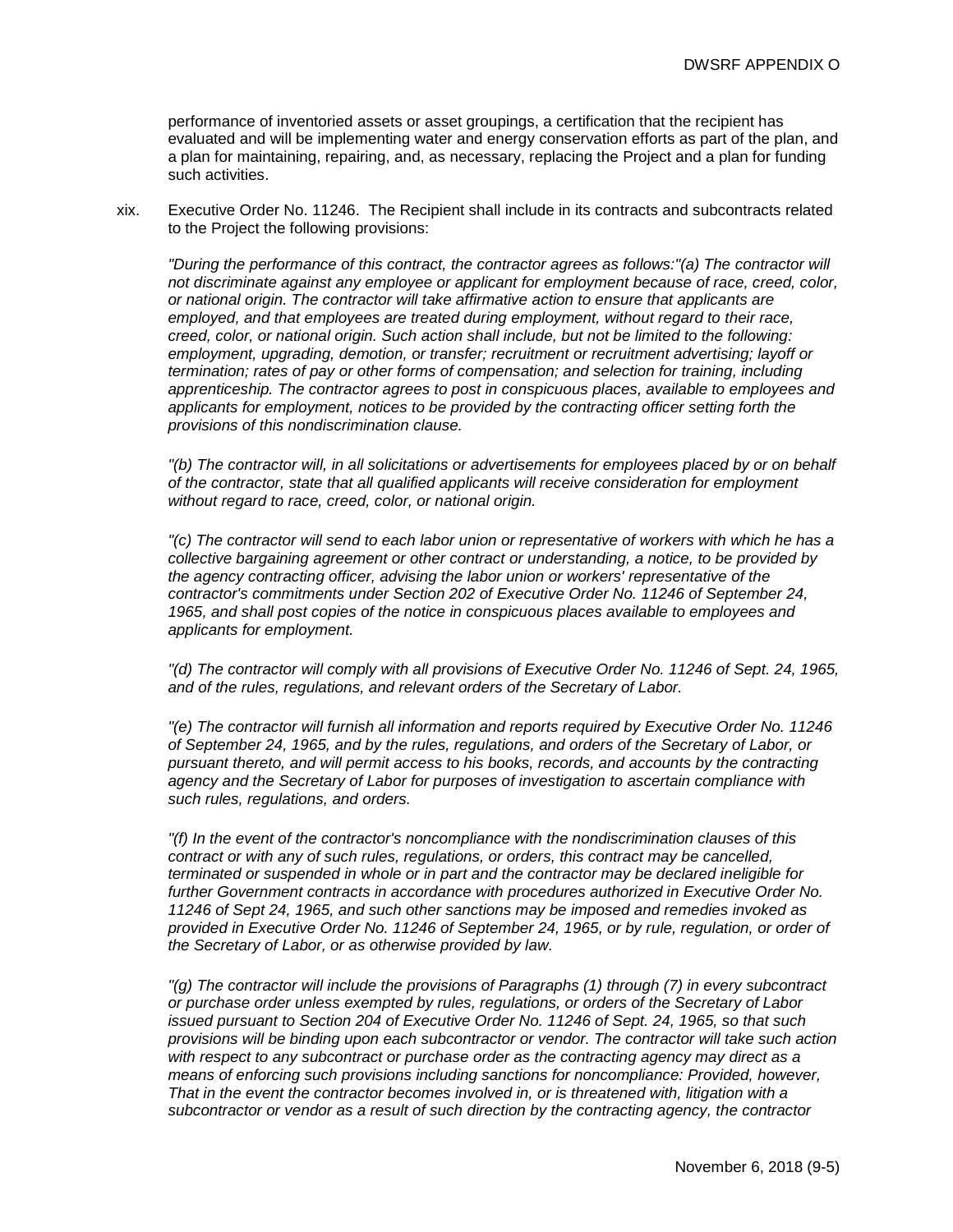*may request the United States to enter into such litigation to protect the interests of the United States."*

- xx. The Recipient agrees to comply with the requirements of USEPA's Program for Utilization of Small, Minority and Women's Business Enterprises.
- xxi. Procurement Prohibitions under Section 306 of the Clean Air Act and Section 508 of the Clean Water Act, including Executive Order 11738, Administration of the Clean Air Act and the Federal Water Pollution Control Act with Respect to Federal Contracts, Grants, or Loans; 42 USC § 7606; 33 USC § 1368. Except where the purpose of this Agreement is to remedy the cause of the violation, the Recipient may not procure goods, services, or materials from suppliers excluded under the federal System for Award Management: <http://www.sam.gov/> .
- xxii. Uniform Relocation and Real Property Acquisition Policies Act, Pub. L. 91-646, as amended; 42 USC §§4601-4655. The Recipient must comply with the Act's implementing regulations at 49 CFR 24.101 through 24.105.
- xxiii. The Recipient agrees that if its network or information system is connected to USEPA networks to transfer data using systems other than the Environmental Information Exchange Network or USEPA's Central Data Exchange, it will ensure that any connections are secure.
- xxiv. All geospatial data created pursuant to this Agreement that is submitted to the State Water Board for use by USEPA or that is submitted directly to USEPA must be consistent with Federal Geographic Data Committee endorsed standards. Information on these standards may be found at [www.fgdc.gov.](http://www.fgdc.gov/)
- xxv. If the Recipient is a water system that serves 500 or fewer persons, the Recipient represents that it has considered publicly-owned wells as an alternative drinking water supply.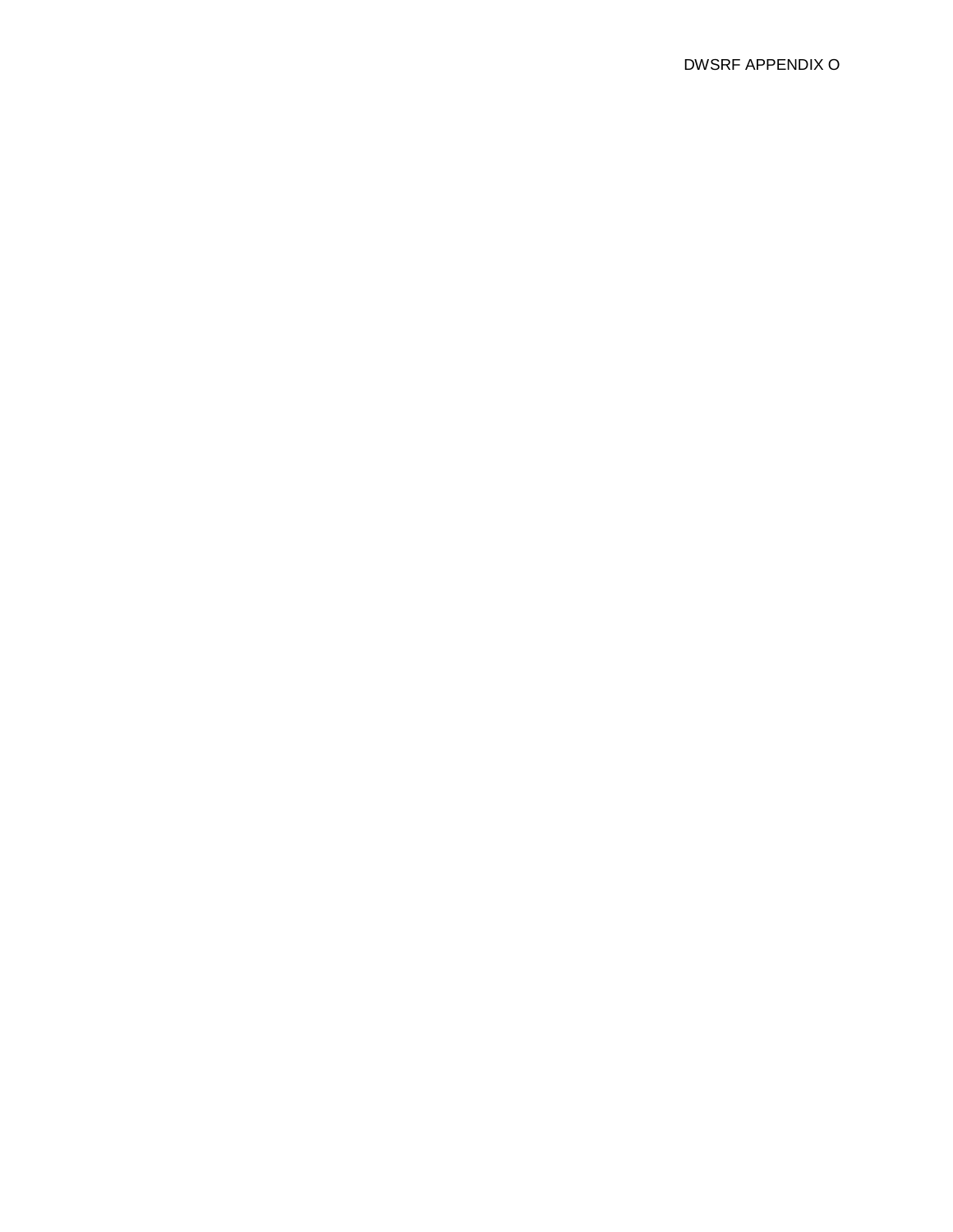#### DAVIS-BACON PROVISIONS FOR AGREEMENTS ISSUED PRIOR TO SEPTEMBER 30, 2018

For purposes of the following, "subrecipient" or "sub recipient" means the Applicant.

For purposes of the following, "recipient" or "State recipient" means the State Water Board.

#### **I. Requirements For Sub recipients That Are Governmental Entities:**

If a sub recipient has questions regarding when Davis-Bacon (DB) applies, obtaining the correct DB wage determinations, DB provisions, or compliance monitoring, it may contact the State Water Board at [DavisBacon@waterboards.ca.gov](mailto:DavisBacon@waterboards.ca.gov) or phone (916) 327-7323. The recipient or sub recipient may also obtain additional guidance from DOL's web site at <http://www.dol.gov/whd/>

1. Applicability of the Davis- Bacon (DB) prevailing wage requirements.

DB prevailing wage requirements apply to the construction, alteration, and repair of treatment works carried out in whole or in part with assistance made available by a State water pollution control revolving fund and to any construction project carried out in whole or in part by assistance made available by a drinking water treatment revolving loan fund. If a sub recipient encounters a unique situation at a site that presents uncertainties regarding DB applicability, the sub recipient must discuss the situation with the recipient State before authorizing work on that site.

#### 2. Obtaining Wage Determinations.

(a) Sub recipients shall obtain the wage determination for the locality in which a covered activity subject to DB will take place prior to issuing requests for bids, proposals, quotes or other methods for soliciting contracts (solicitation) for activities subject to DB. These wage determinations shall be incorporated into solicitations and any subsequent contracts. Prime contracts must contain a provision requiring that subcontractors follow the wage determination incorporated into the prime contract.

(i) While the solicitation remains open, the sub recipient shall monito[r www.wdol.gov](http://www.wdol.gov/) weekly to ensure that the wage determination contained in the solicitation remains current. The sub recipients shall amend the solicitation if DOL issues a modification more than 10 days prior to the closing date (i.e. bid opening) for the solicitation. If DOL modifies or supersedes the applicable wage determination less than 10 days prior to the closing date, the sub recipients may request a finding from the State recipient that there is not a reasonable time to notify interested contractors of the modification of the wage determination. The State recipient will provide a report of its findings to the sub recipient.

(ii) If the sub recipient does not award the contract within 90 days of the closure of the solicitation, any modifications or supersedes DOL makes to the wage determination contained in the solicitation shall be effective unless the State recipient, at the request of the sub recipient, obtains an extension of the 90 day period from DOL pursuant to 29 CFR 1.6(c)(3)(iv). The sub recipient shall monitor www.wdol.gov on a weekly basis if it does not award the contract within 90 days of closure of the solicitation to ensure that wage determinations contained in the solicitation remain current.

(b) If the sub recipient carries out activity subject to DB by issuing a task order, work assignment or similar instrument to an existing contractor (ordering instrument) rather than by publishing a solicitation, the sub recipient shall insert the appropriate DOL wage determination from www.wdol.gov into the ordering instrument.

(c) Sub recipients shall review all subcontracts subject to DB entered into by prime contractors to verify that the prime contractor has required its subcontractors to include the applicable wage determinations.

(d) As provided in 29 CFR 1.6(f), DOL may issue a revised wage determination applicable to a sub recipient's contract after the award of a contract or the issuance of an ordering instrument if DOL determines that the sub recipient has failed to incorporate a wage determination or has used a wage determination that clearly does not apply to the contract or ordering instrument. If this occurs, the sub recipient shall either terminate the contract or ordering instrument and issue a revised solicitation or ordering instrument or incorporate DOL's wage determination retroactive to the beginning of the contract or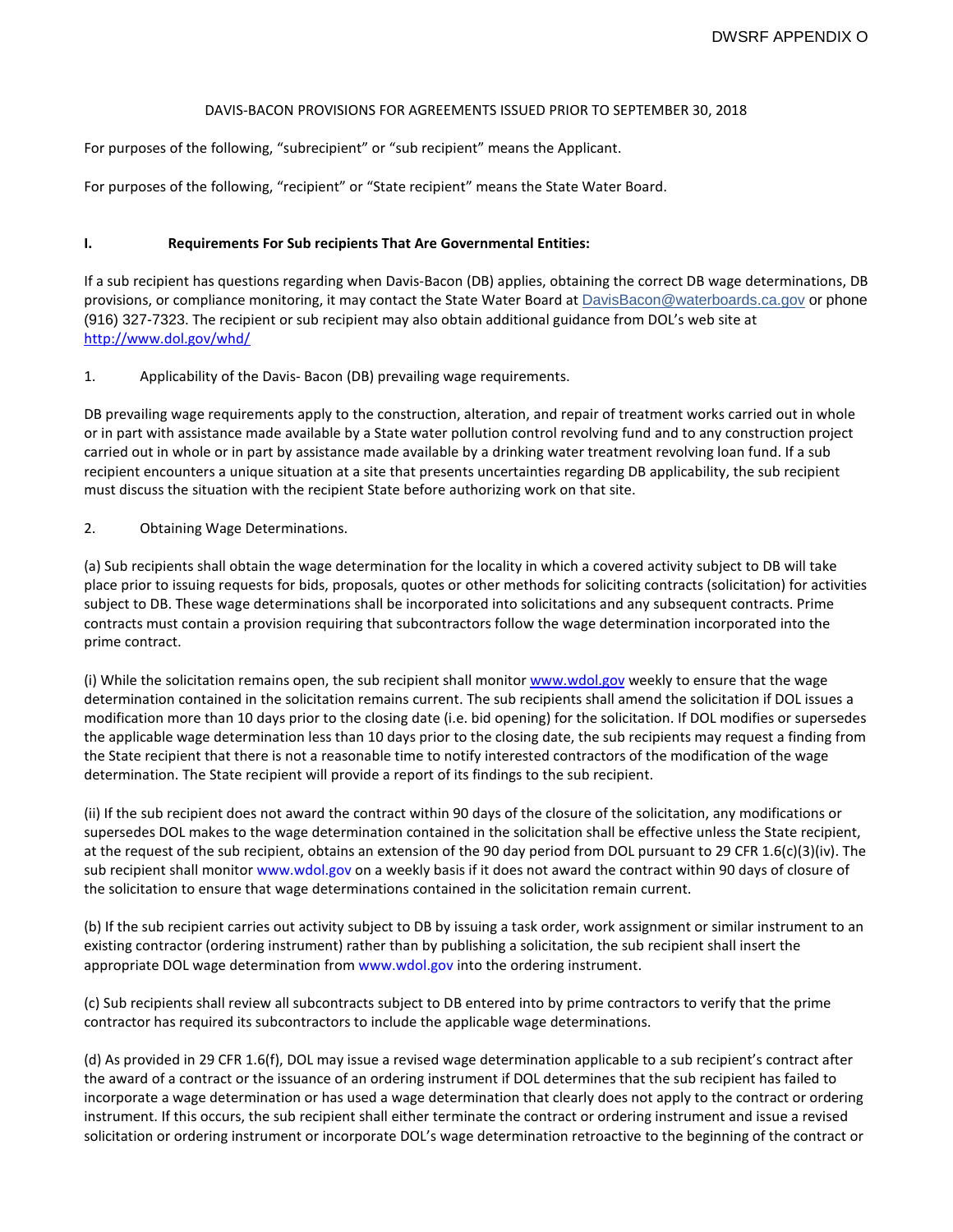3. Contract and Subcontract provisions.

(a) The Recipient shall insure that the sub recipient(s) shall insert in full in any contract in excess of \$2,000 which is entered into for the actual construction, alteration and/or repair, including painting and decorating, of a treatment work under the CWSRF or a construction project under the DWSRF - financed in whole or in part from Federal funds or in accordance with guarantees of a Federal agency or financed from funds obtained by pledge of any contract of a Federal agency to make a loan, grant or annual contribution (except where a different meaning is expressly indicated), and which is subject to the labor standards provisions of any of the acts listed in 29 CFR § 5.1 or, for CWSRF projects, the FY 2015 Water Resource Reform and Development Act, or for DWSRF projects, the Consolidated Appropriations Act, 2017, the following clauses:

## (1) Minimum wages.

(i) All laborers and mechanics employed or working upon the site of the work will be paid unconditionally and not less often than once a week, and without subsequent deduction or rebate on any account (except such payroll deductions as are permitted by regulations issued by the Secretary of Labor under the Copeland Act (29 CFR part 3)), the full amount of wages and bona fide fringe benefits (or cash equivalents thereof) due at time of payment computed at rates not less than those contained in the wage determination of the Secretary of Labor which is attached hereto and made a part hereof, regardless of any contractual relationship which may be alleged to exist between the contractor and such laborers and mechanics. Contributions made or costs reasonably anticipated for bona fide fringe benefits under section

1(b)(2) of the Davis-Bacon Act on behalf of laborers or mechanics are considered wages paid to such laborers or mechanics, subject to the provisions of paragraph (a)(1)(iv) of this section; also, regular contributions made or costs incurred for more than a weekly period (but not less often than quarterly) under plans, funds, or programs which cover the particular weekly period, are deemed to be constructively made or incurred during such weekly period. Such laborers and mechanics shall be paid the appropriate wage rate and fringe benefits on the wage determination for the classification of work actually performed, without regard to skill, except as provided in § 5.5(a)(4). Laborers or mechanics performing work in more than one classification may be compensated at the rate specified for each classification for the time actually worked therein: Provided that the employer's payroll records accurately set forth the time spent in each classification in which work is performed. The wage determination (including any additional classification and wage rates conformed under paragraph (a)(1)(ii) of this section) and the Davis-Bacon poster (WH-1321) shall be posted at all times by the contractor and its subcontractors at the site of the work in a prominent and accessible place where it can be easily seen by the workers. Sub recipients may obtain wage determinations from the U.S. Department of Labor's web site, www.dol.gov.

(ii)(A) The sub recipient(s), on behalf of EPA, shall require that any class of laborers or mechanics, including helpers, which is not listed in the wage determination and which is to be employed under the contract shall be classified in conformance with the wage determination. The State award official shall approve a request for an additional classification and wage rate and fringe benefits therefore only when the following criteria have been met:

(1) The work to be performed by the classification requested is not performed by a classification in the wage determination; and

(2) The classification is utilized in the area by the construction industry; and

(3) The proposed wage rate, including any bona fide fringe benefits, bears a reasonable relationship to the wage rates contained in the wage determination.

(B) If the contractor and the laborers and mechanics to be employed in the classification (if known), or their representatives, and the sub recipient(s) agree on the classification and wage rate (including the amount designated for fringe benefits where appropriate), documentation of the action taken and the request, including the local wage determination shall be sent by the sub recipient (s) to the State award official. The State award official will transmit the request, to the Administrator of the Wage and Hour Division, Employment Standards Administration, U.S. Department of Labor, Washington, DC 20210 and to the EPA DB Regional Coordinator concurrently. The Administrator, or an authorized representative, will approve, modify, or disapprove every additional classification request within 30 days of receipt and so advise the State award official or will notify the State award official within the 30-day period that additional time is necessary.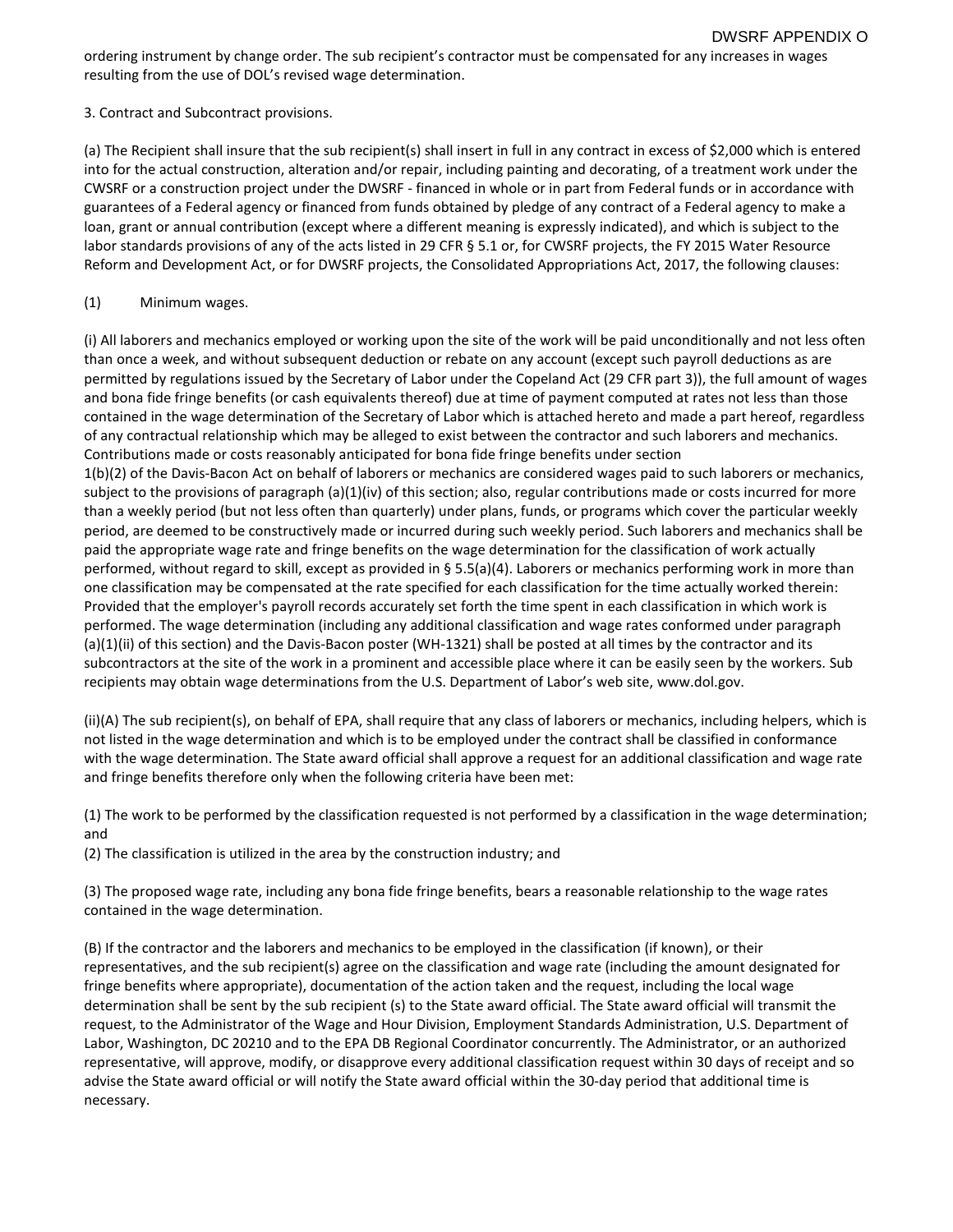(C) In the event the contractor, the laborers or mechanics to be employed in the classification or their representatives, and the sub recipient(s) do not agree on the proposed classification and wage rate (including the amount designated for fringe benefits, where appropriate), the award official shall refer the request and the local wage determination, including the views of all interested parties and the recommendation of the State award official, to the Administrator for determination. The request shall be sent to the EPA DB Regional Coordinator concurrently. The Administrator, or an authorized representative, will issue a determination within 30 days of receipt of the request and so advise the contracting officer or will notify the contracting officer within the 30-day period that additional time is necessary.

(D) The wage rate (including fringe benefits where appropriate) determined pursuant to paragraphs (a)(1)(ii)(B) or (C) of this section, shall be paid to all workers performing work in the classification under this contract from the first day on which work is performed in the classification.

(iii) Whenever the minimum wage rate prescribed in the contract for a class of laborers or mechanics includes a fringe benefit which is not expressed as an hourly rate, the contractor shall either pay the benefit as stated in the wage determination or shall pay another bona fide fringe benefit or an hourly cash equivalent thereof.

(iv) If the contractor does not make payments to a trustee or other third person, the contractor may consider as part of the wages of any laborer or mechanic the amount of any costs reasonably anticipated in providing bona fide fringe benefits under a plan or program, Provided, That the Secretary of Labor has found, upon the written request of the contractor, that the applicable standards of the Davis-Bacon Act have been met. The Secretary of Labor may require the contractor to set aside in a separate account assets for the meeting of obligations under the plan or program.

(2) Withholding. The sub recipient(s), shall upon written request of the EPA Award Official or an authorized representative of the Department of Labor, withhold or cause to be withheld from the contractor under this contract or any other Federal contract with the same prime contractor, or any other federally-assisted contract subject to Davis-Bacon prevailing wage requirements, which is held by the same prime contractor, so much of the accrued payments or advances as may be considered necessary to pay laborers and mechanics, including apprentices, trainees, and helpers, employed by the contractor or any subcontractor the full amount of wages required by the contract. In the event of failure to pay any laborer or mechanic, including any apprentice, trainee, or helper, employed or working on the site of the work, all or part of the wages required by the contract, the (Agency) may, after written notice to the contractor, sponsor, applicant, or owner, take such action as may be necessary to cause the suspension of any further payment, advance, or guarantee of funds until such violations have ceased.

#### (3) Payrolls and basic records.

(i) Payrolls and basic records relating thereto shall be maintained by the contractor during the course of the work and preserved for a period of three years thereafter for all laborers and mechanics working at the site of the work. Such records shall contain the name, address, and social security number of each such worker, his or her correct classification, hourly rates of wages paid (including rates of contributions or costs anticipated for bona fide fringe benefits or cash equivalents thereof of the types described in section 1(b)(2)(B) of the Davis-Bacon Act), daily and weekly number of hours worked, deductions made and actual wages paid. Whenever the Secretary of Labor has found under 29 CFR 5.5(a)(1)(iv) that the wages of any laborer or mechanic include the amount of any costs reasonably anticipated in providing benefits under a plan or program described in section 1(b)(2)(B) of the Davis-Bacon Act, the contractor shall maintain records which show that the commitment to provide such benefits is enforceable, that the plan or program is financially responsible, and that the plan or program has been communicated in writing to the laborers or mechanics affected, and records which show the costs anticipated or the actual cost incurred in providing such benefits. Contractors employing apprentices or trainees under approved programs shall maintain written evidence of the registration of apprenticeship programs and certification of trainee programs, the registration of the apprentices and trainees, and the ratios and wage rates prescribed in the applicable programs.

(ii)(A) The contractor shall submit weekly, for each week in which any contract work is performed, a copy of all payrolls to the sub recipient, that is, the entity that receives the sub-grant or loan from the State capitalization grant recipient. Such documentation shall be available on request of the State recipient or EPA. As to each payroll copy received, the sub recipient shall provide written confirmation in a form satisfactory to the State indicating whether or not the project is in compliance with the requirements of 29 CFR 5.5(a)(1) based on the most recent payroll copies for the specified week. The payrolls shall set out accurately and completely all of the information required to be maintained under 29 CFR 5.5(a)(3)(i), except that full social security numbers and home addresses shall not be included on the weekly payrolls. Instead the payrolls shall only need to include an individually identifying number for each employee (e.g., the last four digits of the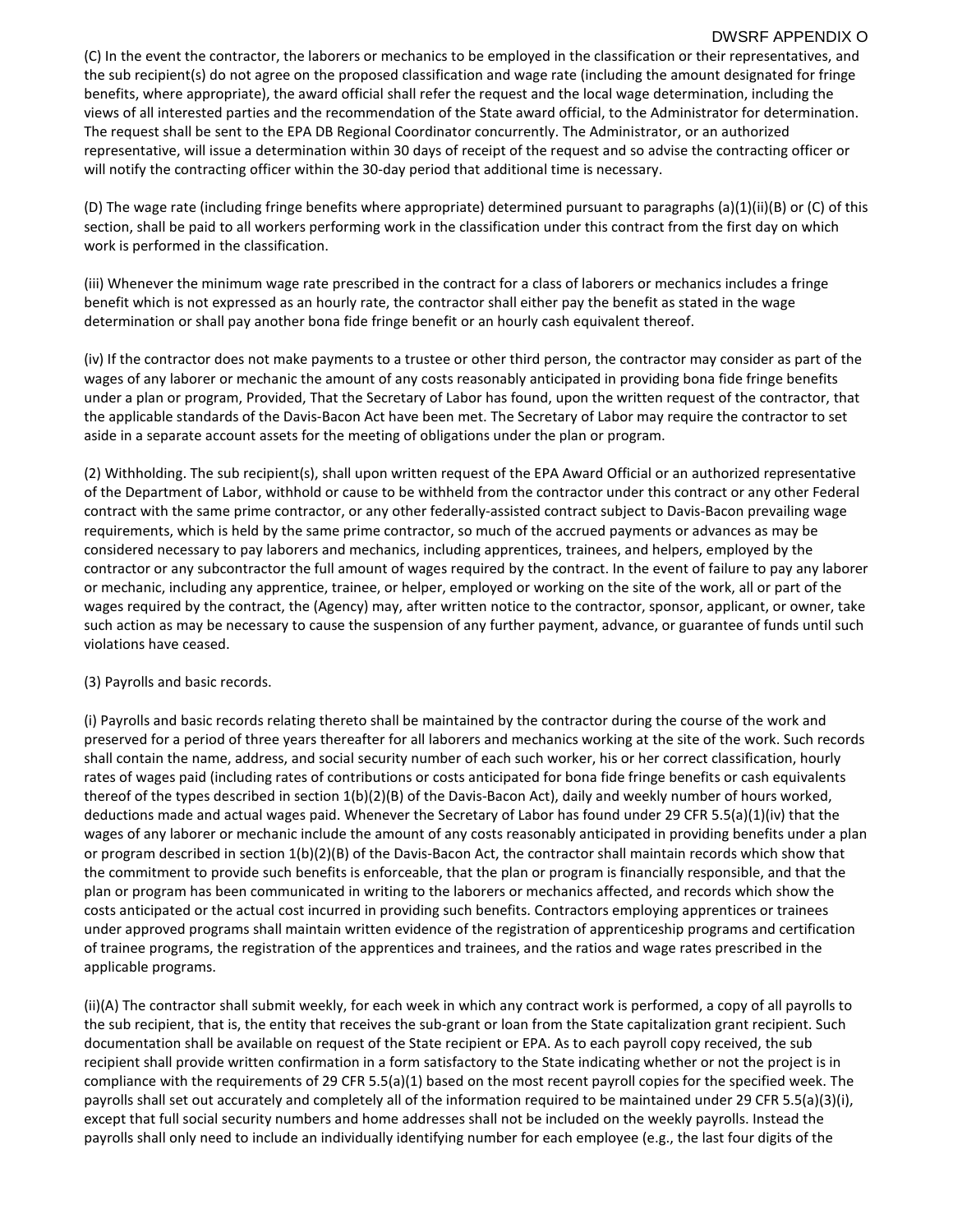employee's social security number). The required weekly payroll information may be submitted in any form desired. Optional Form WH-347 is available for this purpose from the Wage and Hour Division Web site at <https://www.dol.gov/whd/forms/index.htm> or its successor site. The prime contractor is responsible for the submission of copies of payrolls by all subcontractors. Contractors and subcontractors shall maintain the full social security number and current address of each covered worker, and shall provide them upon request to the sub recipient(s) for transmission to the State or EPA if requested by EPA, the State, the contractor, or the Wage and Hour Division of the Department of Labor for purposes of an investigation or audit of compliance with prevailing wage requirements. It is not a violation of this section for a prime contractor to require a subcontractor to provide addresses and social security numbers to the prime contractor for its own records, without weekly submission to the sub recipient(s).

(B) Each payroll submitted shall be accompanied by a "Statement of Compliance," signed by the contractor or subcontractor or his or her agent who pays or supervises the payment of the persons employed under the contract and shall certify the following:

(1) That the payroll for the payroll period contains the information required to be provided under § 5.5 (a)(3)(ii) of Regulations, 29 CFR part 5, the appropriate information is being maintained under § 5.5 (a)(3)(i) of Regulations, 29 CFR part 5, and that such information is correct and complete;

(2) That each laborer or mechanic (including each helper, apprentice, and trainee) employed on the contract during the payroll period has been paid the full weekly wages earned, without rebate, either directly or indirectly, and that no deductions have been made either directly or indirectly from the full wages earned, other than permissible deductions as set forth in

Regulations, 29 CFR part 3;

(3) That each laborer or mechanic has been paid not less than the applicable wage rates and fringe benefits or cash equivalents for the classification of work performed, as specified in the applicable wage determination incorporated into the contract.

(C) The weekly submission of a properly executed certification set forth on the reverse side of Optional Form WH-347 shall satisfy the requirement for submission of the "Statement of Compliance" required by paragraph (a)(3)(ii)(B) of this section.

(D) The falsification of any of the above certifications may subject the contractor or subcontractor to civil or criminal prosecution under section 1001 of title 18 and section 231 of title 31 of the United States Code.

(iii) The contractor or subcontractor shall make the records required under paragraph (a)(3)(i) of this section available for inspection, copying, or transcription by authorized representatives of the State, EPA or the Department of Labor, and shall permit such representatives to interview employees during working hours on the job. If the contractor or subcontractor fails to submit the required records or to make them available, the Federal agency or State may, after written notice to the contractor, sponsor, applicant, or owner, take such action as may be necessary to cause the suspension of any further payment, advance, or guarantee of funds. Furthermore, failure to submit the required records upon request or to make such records available may be grounds for debarment action pursuant to 29 CFR 5.12.

#### (4) Apprentices and trainees

(i) Apprentices. Apprentices will be permitted to work at less than the predetermined rate for the work they performed when they are employed pursuant to and individually registered in a bona fide apprenticeship program registered with the U.S. Department of Labor, Employment and Training Administration, Office of Apprenticeship Training, Employer and Labor Services, or with a State Apprenticeship Agency recognized by the Office, or if a person is employed in his or her first 90 days of probationary employment as an apprentice in such an apprenticeship program, who is not individually registered in the program, but who has been certified by the Office of Apprenticeship Training, Employer and Labor Services or a State Apprenticeship Agency (where appropriate) to be eligible for probationary employment as an apprentice. The allowable ratio of apprentices to journeymen on the job site in any craft classification shall not be greater than the ratio permitted to the contractor as to the entire work force under the registered program. Any worker listed on a payroll at an apprentice wage rate, who is not registered or otherwise employed as stated above, shall be paid not less than the applicable wage rate on the wage determination for the classification of work actually performed. In addition, any apprentice performing work on the job site in excess of the ratio permitted under the registered program shall be paid not less than the applicable wage rate on the wage determination for the work actually performed. Where a contractor is performing construction on a project in a locality other than that in which its program is registered, the ratios and wage rates (expressed in percentages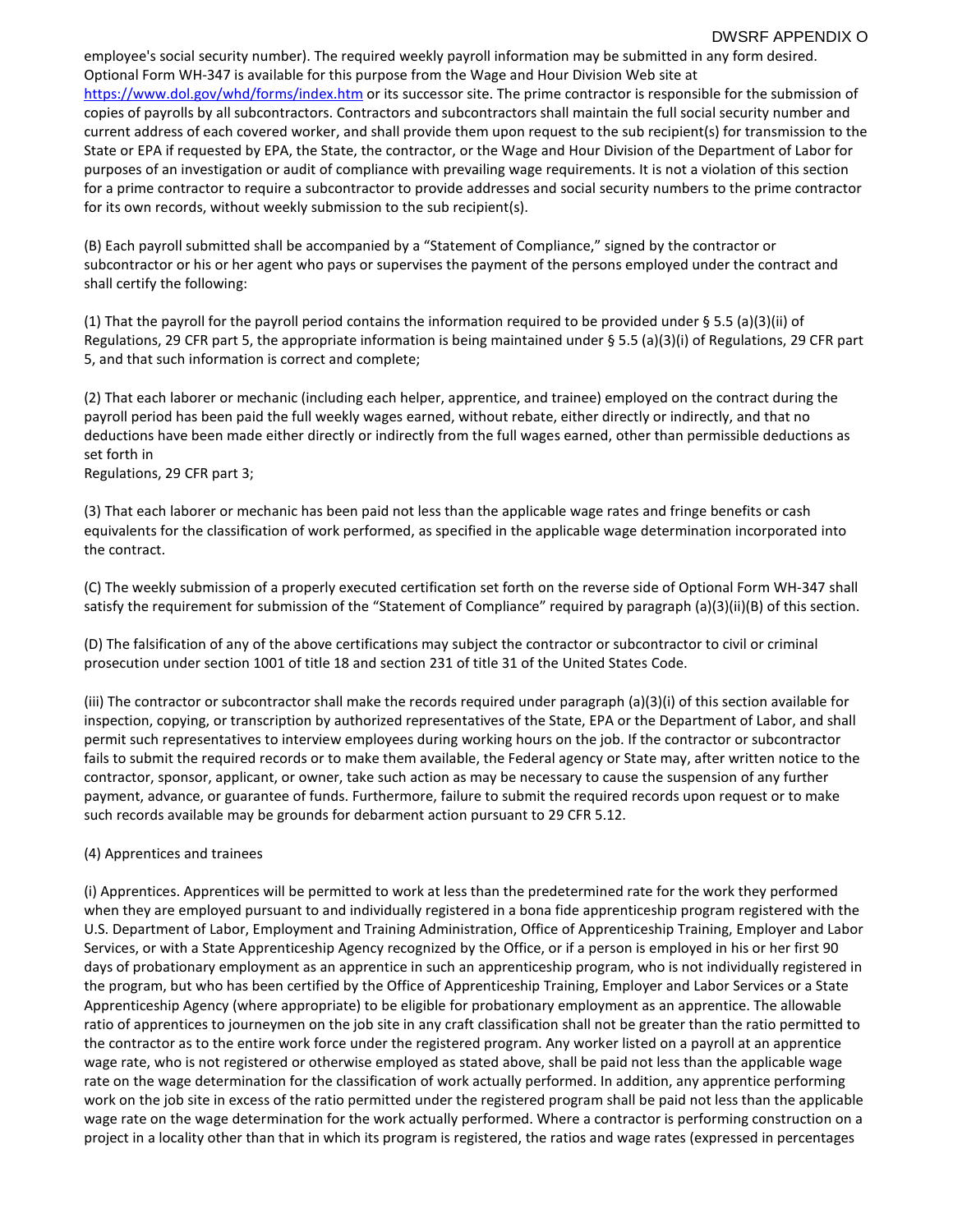of the journeyman's hourly rate) specified in the contractor's or subcontractor's registered program shall be observed. Every apprentice must be paid at not less than the rate specified in the registered program for the apprentice's level of progress, expressed as a percentage of the journeymen hourly rate specified in the applicable wage determination. Apprentices shall be paid fringe benefits in accordance with the provisions of the apprenticeship program. If the apprenticeship program does not specify fringe benefits, apprentices must be paid the full amount of fringe benefits listed on the wage determination for the applicable classification. If the Administrator determines that a different practice prevails for the applicable apprentice classification, fringes shall be paid in accordance with that determination. In the event the Office of Apprenticeship Training, Employer and Labor Services, or a State Apprenticeship Agency recognized by the Office, withdraws approval of an apprenticeship program, the contractor will no longer be permitted to utilize apprentices at less than the applicable predetermined rate for the work performed until an acceptable program is approved.

(ii) Trainees. Except as provided in 29 CFR 5.16, trainees will not be permitted to work at less than the predetermined rate for the work performed unless they are employed pursuant to and individually registered in a program which has received prior approval, evidenced by formal certification by the U.S. Department of Labor, Employment and Training Administration. The ratio of trainees to journeymen on the job site shall not be greater than permitted under the plan approved by the Employment and Training Administration. Every trainee must be paid at not less than the rate specified in the approved program for the trainee's level of progress, expressed as a percentage of the journeyman hourly rate specified in the applicable wage determination. Trainees shall be paid fringe benefits in accordance with the provisions of the trainee program. If the trainee program does not mention fringe benefits, trainees shall be paid the full amount of fringe benefits listed on the wage determination unless the Administrator of the Wage and Hour Division determines that there is an apprenticeship program associated with the corresponding journeyman wage rate on the wage determination which provides for less than full fringe benefits for apprentices. Any employee listed on the payroll at a trainee rate who is not registered and participating in a training plan approved by the Employment and Training Administration shall be paid not less than the applicable wage rate on the wage determination for the classification of work actually performed. In addition, any trainee performing work on the job site in excess of the ratio permitted under the registered program shall be paid not less than the applicable wage rate on the wage determination for the work actually performed. In the event the Employment and Training Administration withdraws approval of a training program, the contractor will no longer be permitted to utilize trainees at less than the applicable predetermined rate for the work performed until an acceptable program is approved.

(iii) Equal employment opportunity. The utilization of apprentices, trainees and journeymen under this part shall be in conformity with the equal employment opportunity requirements of Executive Order 11246, as amended and 29 CFR part 30.

(5) Compliance with Copeland Act requirements. The contractor shall comply with the requirements of 29 CFR part 3, which are incorporated by reference in this contract.

(6) Subcontracts. The contractor or subcontractor shall insert in any subcontracts the clauses contained in 29 CFR 5.5(a)(1) through (10) and such other clauses as the EPA determines may by appropriate, and also a clause requiring the subcontractors to include these clauses in any lower tier subcontracts. The prime contractor shall be responsible for the compliance by any subcontractor or lower tier subcontractor with all the contract clauses in 29 CFR 5.5.

(7) Contract termination; debarment. A breach of the contract clauses in 29 CFR 5.5 may be grounds for termination of the contract, and for debarment as a contractor and a subcontractor as provided in 29 CFR 5.12.

(8) Compliance with Davis-Bacon and Related Act requirements. All rulings and interpretations of the Davis-Bacon and Related Acts contained in 29 CFR parts 1, 3, and 5 are herein incorporated by reference in this contract.

(9) Disputes concerning labor standards. Disputes arising out of the labor standards provisions of this contract shall not be subject to the general disputes clause of this contract. Such disputes shall be resolved in accordance with the procedures of the Department of Labor set forth in 29 CFR parts 5, 6, and 7. Disputes within the meaning of this clause include disputes between the contractor (or any of its subcontractors) and sub recipient(s), State, EPA, the U.S. Department of Labor, or the employees or their representatives.

## (10) Certification of eligibility.

(i) By entering into this contract, the contractor certifies that neither it (nor he or she) nor any person or firm who has an interest in the contractor's firm is a person or firm ineligible to be awarded Government contracts by virtue of section 3(a) of the Davis-Bacon Act or 29 CFR 5.12(a)(1).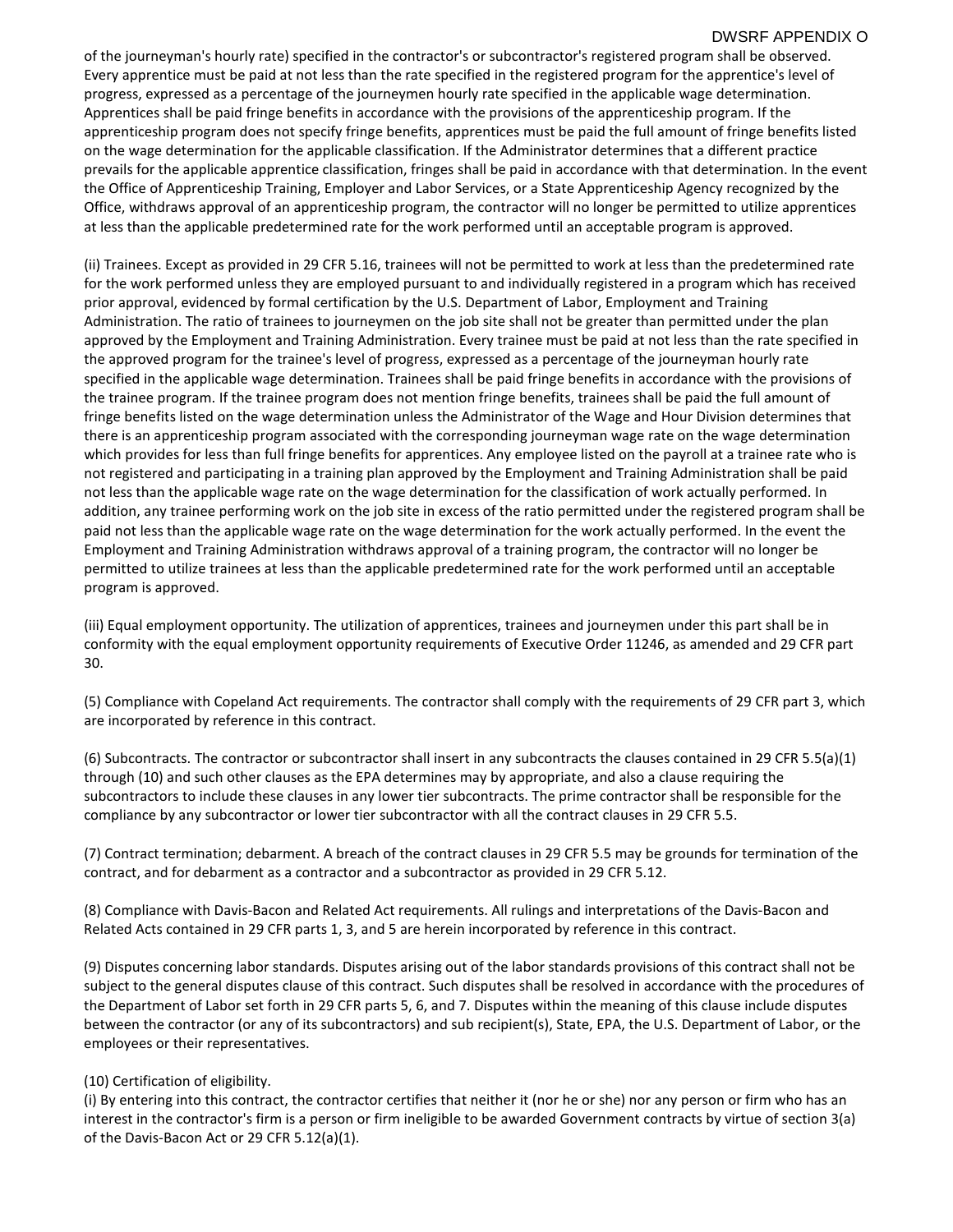(ii) No part of this contract shall be subcontracted to any person or firm ineligible for award of a Government contract by virtue of section 3(a) of the Davis-Bacon Act or 29 CFR 5.12(a)(1).

(iii) The penalty for making false statements is prescribed in the U.S. Criminal Code, 18 U.S.C. 1001.

4. Contract Provision for Contracts in Excess of \$100,000.

(a) Contract Work Hours and Safety Standards Act. The sub recipient shall insert the following clauses set forth in paragraphs (a)(1), (2), (3), and (4) of this section in full in any contract in an amount in excess of \$100,000 and subject to the overtime provisions of the Contract Work Hours and Safety Standards Act. These clauses shall be inserted in addition to the clauses required by Item 3, above or 29 CFR 4.6. As used in this paragraph, the terms laborers and mechanics include watchmen and guards.

(1) Overtime requirements. No contractor or subcontractor contracting for any part of the contract work which may require or involve the employment of laborers or mechanics shall require or permit any such laborer or mechanic in any workweek in which he or she is employed on such work to work in excess of forty hours in such workweek unless such laborer or mechanic receives compensation at a rate not less than one and one-half times the basic rate of pay for all hours worked in excess of forty hours in such workweek.

(2) Violation; liability for unpaid wages; liquidated damages. In the event of any violation of the clause set forth in paragraph (a)(1) of this section the contractor and any subcontractor responsible therefore shall be liable for the unpaid wages. In addition, such contractor and subcontractor shall be liable to the United States (in the case of work done under contract for the District of Columbia or a territory, to such District or to such territory), for liquidated damages. Such liquidated damages shall be computed with respect to each individual laborer or mechanic, including watchmen and guards, employed in violation of the clause set forth in paragraph (a)(1) of this section, in the sum of \$25 for each calendar day on which such individual was required or permitted to work in excess of the standard workweek of forty hours without payment of the overtime wages required by the clause set forth in paragraph (a)(1) of this section.

(3) Withholding for unpaid wages and liquidated damages. The sub recipient, upon written request of the EPA Award Official or an authorized representative of the Department of Labor, shall withhold or cause to be withheld, from any moneys payable on account of work performed by the contractor or subcontractor under any such contract or any other Federal contract with the same prime contractor, or any other federally-assisted contract subject to the Contract Work Hours and Safety Standards Act, which is held by the same prime contractor, such sums as may be determined to be necessary to satisfy any liabilities of such contractor or subcontractor for unpaid wages and liquidated damages as provided in the clause set forth in paragraph (b)(2) of this section.

(4) Subcontracts. The contractor or subcontractor shall insert in any subcontracts the clauses set forth in paragraph (a)(1) through (4) of this section and also a clause requiring the subcontractors to include these clauses in any lower tier subcontracts. The prime contractor shall be responsible for compliance by any subcontractor or lower tier subcontractor with the clauses set forth in paragraphs (a)(1) through (4) of this section. (b) In addition to the clauses contained in Item 3, above, in any contract subject only to the

Contract Work Hours and Safety Standards Act and not to any of the other statutes cited in 29 CFR 5.1, the Sub recipient shall insert a clause requiring that the contractor or subcontractor shall maintain payrolls and basic payroll records during the course of the work and shall preserve them for a period of three years from the completion of the contract for all laborers and mechanics, including guards and watchmen, working on the contract. Such records shall contain the name and address of each such employee, social security number, correct classifications, hourly rates of wages paid, daily and weekly number of hours worked, deductions made, and actual wages paid. Further, the Sub recipient shall insert in any such contract a clause providing that the records to be maintained under this paragraph shall be made available by the contractor or subcontractor for inspection, copying, or transcription by authorized representatives of the USEPA and the Department of Labor and the State Water Board, and the contractor or subcontractor will permit such representatives to interview employees during working hours on the job.

## 5. Compliance Verification

(a) The sub recipient shall periodically interview a sufficient number of employees entitled to DB prevailing wages (covered employees) to verify that contractors or subcontractors are paying the appropriate wage rates. As provided in 29 CFR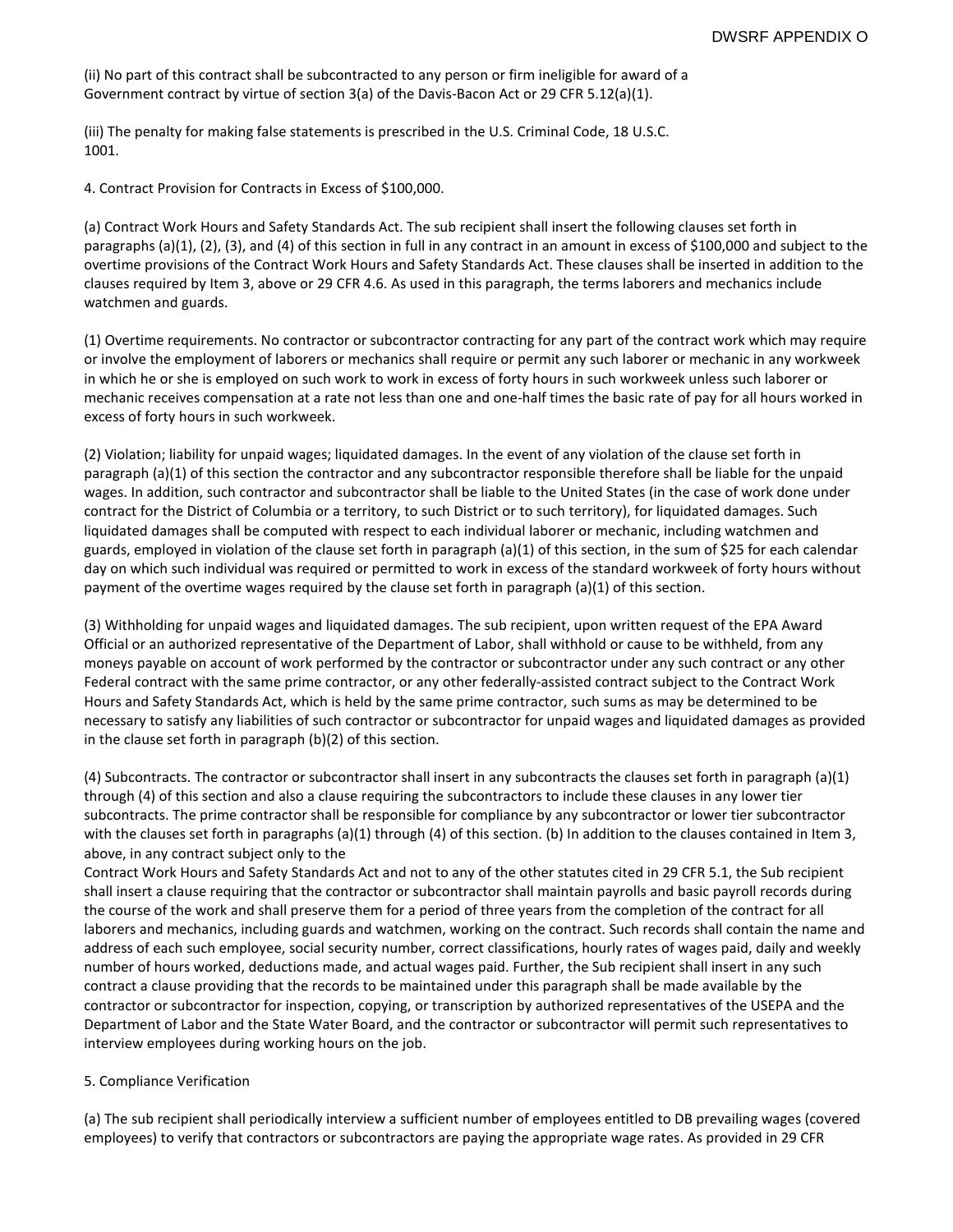5.6(a)(3), all interviews must be conducted in confidence. The sub recipient must use Standard Form 1445 (SF 1445) or equivalent documentation to memorialize the interviews. Copies of the SF 1445 are available from EPA on request.

(b) The sub recipient shall establish and follow an interview schedule based on its assessment of the risks of noncompliance with DB posed by contractors or subcontractors and the duration of the contract or subcontract. Sub recipients must conduct more frequent interviews if the initial interviews or other information indicated that there is a risk that the contractor or subcontractor is not complying with DB.

Sub recipients shall immediately conduct interviews in response to an alleged violation of the prevailing wage requirements. All interviews shall be conducted in confidence."

(c) The sub recipient shall periodically conduct spot checks of a representative sample of weekly payroll data to verify that contractors or subcontractors are paying the appropriate wage rates. The sub recipient shall establish and follow a spot check schedule based on its assessment of the risks of noncompliance with DB posed by contractors or subcontractors and the duration of the contract or subcontract. At a minimum, if practicable, the sub recipient should spot check payroll data within two weeks of each contractor or subcontractor's submission of its initial payroll data and two weeks prior to the completion date the contract or subcontract. Sub recipients must conduct more frequent spot checks if the initial spot check or other information indicates that there is a risk that the contractor or subcontractor is not complying with DB. In addition, during the examinations the sub recipient shall verify evidence of fringe benefit plans and payments there under by contractors and subcontractors who claim credit for fringe benefit contributions.

(d) The sub recipient shall periodically review contractors' and subcontractors' use of apprentices and trainees to verify registration and certification with respect to apprenticeship and training programs approved by either the U.S Department of Labor or a state, as appropriate, and that contractors and subcontractors are not using disproportionate numbers of, laborers, trainees and apprentices. These reviews shall be conducted in accordance with the schedules for spot checks and interviews described in Item 5(b) and (c) above.

(e) Sub recipients must immediately report potential violations of the DB prevailing wage requirements to the EPA DB contact listed above and to the appropriate DOL Wage and Hour District Office listed at [http://www.dol.gov/whd/america2.htm.](http://www.dol.gov/whd/america2.htm)

**II. Requirements For Sub recipients That Are Not Governmental Entities:** If a sub recipient has questions regarding when Davis-Bacon (DB) applies, obtaining the correct DB wage determinations, DB provisions, or compliance monitoring, it may contact the State recipient for guidance. The recipient or sub recipient may also obtain additional guidance from DOL's web site at<http://www.dol.gov/whd/>. Under these terms and conditions, the sub recipient must submit its proposed DB wage determinations to the State Water Board for approval prior to including the wage determination in any solicitation, contract task orders, work assignments, or similar instruments to existing contractors.

1. Applicability of the Davis- Bacon (DB) prevailing wage requirements.

DB prevailing wage requirements apply to the construction, alteration, and repair of treatment works carried out in whole or in part with assistance made available by a State water pollution control revolving fund and to any construction project carried out in whole or in part by assistance made available by a drinking water treatment revolving loan fund. If a sub recipient encounters a unique situation at a site that presents uncertainties regarding DB applicability, the sub recipient must discuss the situation with the recipient State before authorizing work on that site.

2. Obtaining Wage Determinations.

(a) Sub recipients must obtain proposed wage determinations for specific localities at www.wdol.gov. After the Sub recipient obtains its proposed wage determination, it must submit the wage determination to the State Water Board at [DavisBacon@waterboards.ca.gov](mailto:DavisBacon@waterboards.ca.gov) or phone (916) 327-7323 for approval prior to inserting the wage determination into a solicitation, contract or issuing task orders, work assignments or similar instruments to existing contractors (ordering instruments unless subsequently directed otherwise by the State recipient Award Official.)

(b) Sub recipients shall obtain the wage determination for the locality in which a covered activity subject to DB will take place prior to issuing requests for bids, proposals, quotes or other methods for soliciting contracts (solicitation) for activities subject to DB. These wage determinations shall be incorporated into solicitations and any subsequent contracts. Prime contracts must contain a provision requiring that subcontractors follow the wage determination incorporated into the prime contract.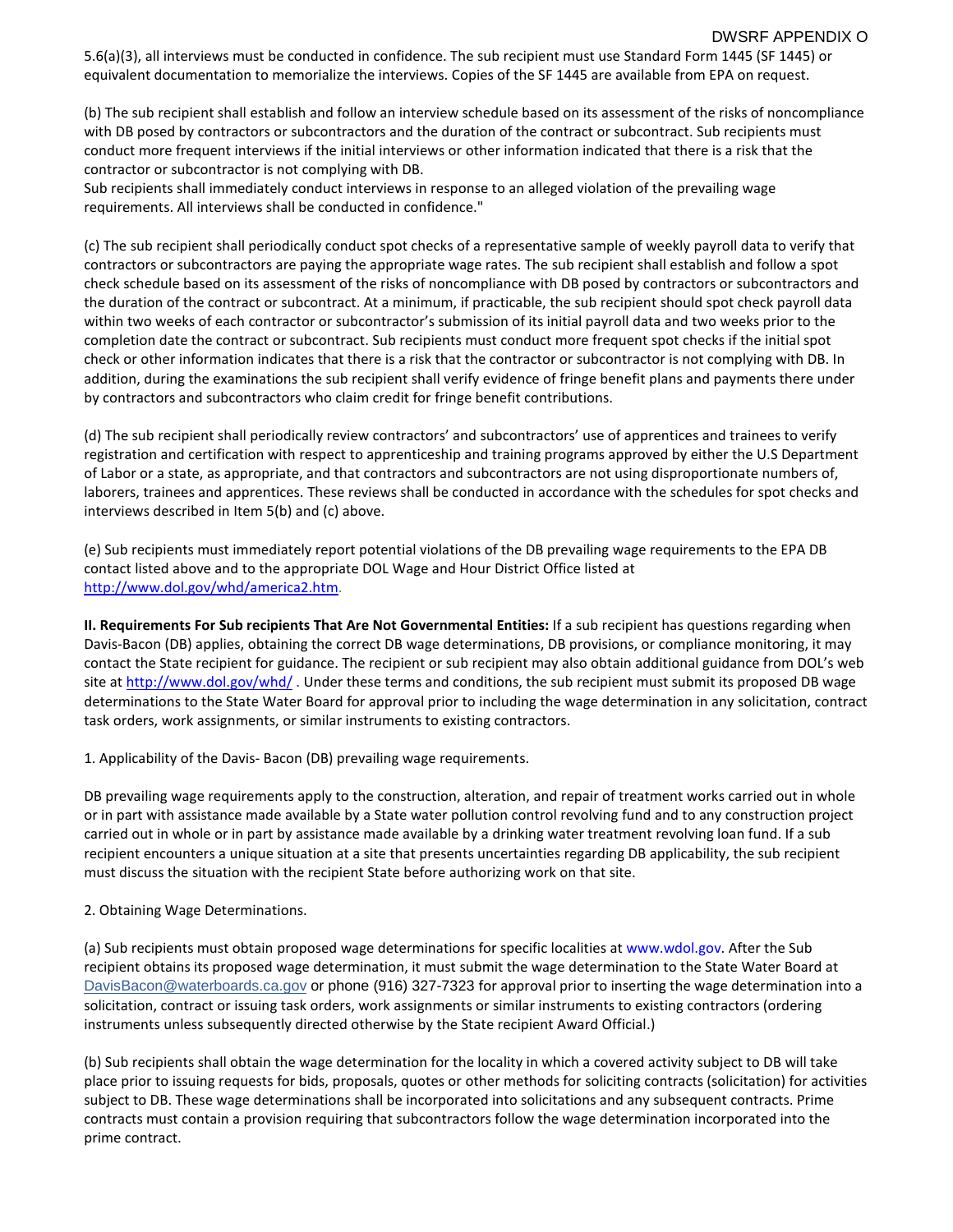(i) While the solicitation remains open, the sub recipient shall monitor www.wdol.gov on a weekly basis to ensure that the wage determination contained in the solicitation remains current. The sub recipients shall amend the solicitation if DOL issues a modification more than 10 days prior to the closing date (i.e. bid opening) for the solicitation. If DOL modifies or supersedes the applicable wage determination less than 10 days prior to the closing date, the sub recipients may request a finding from the State recipient that there is not a reasonable time to notify interested contractors of the modification of the wage determination. The State recipient will provide a report of its findings to the sub recipient.

(ii) If the sub recipient does not award the contract within 90 days of the closure of the solicitation, any modifications or supersedes DOL makes to the wage determination contained in the solicitation shall be effective unless the State recipient, at the request of the sub recipient, obtains an extension of the 90 day period from DOL pursuant to 29 CFR 1.6(c)(3)(iv). The sub recipient shall monitor www.wdol.gov on a weekly basis if it does not award the contract within 90 days of closure of the solicitation to ensure that wage determinations contained in the solicitation remain current.

(c) If the sub recipient carries out activity subject to DB by issuing a task order, work assignment or similar instrument to an existing contractor (ordering instrument) rather than by publishing a solicitation, the sub recipient shall insert the appropriate DOL wage determination from www.wdol.gov into the ordering instrument.

(d) Sub recipients shall review all subcontracts subject to DB entered into by prime contractors to verify that the prime contractor has required its subcontractors to include the applicable wage determinations.

(e) As provided in 29 CFR 1.6(f), DOL may issue a revised wage determination applicable to a sub recipient's contract after the award of a contract or the issuance of an ordering instrument if DOL determines that the sub recipient has failed to incorporate a wage determination or has used a wage determination that clearly does not apply to the contract or ordering instrument. If this occurs, the sub recipient shall either terminate the contract or ordering instrument and issue a revised solicitation or ordering instrument or incorporate DOL's wage determination retroactive to the beginning of the contract or ordering instrument by change order. The sub recipient's contractor must be compensated for any increases in wages resulting from the use of DOL's revised wage determination.

#### 3. Contract and Subcontract provisions.

(a) The Recipient shall insure that the sub recipient(s) shall insert in full in any contract in excess of \$2,000 which is entered into for the actual construction, alteration and/or repair, including painting and decorating, of a treatment work under the CWSRF or a construction project under the DWSRF financed in whole or in part from Federal funds or in accordance with guarantees of a Federal agency or financed from funds obtained by pledge of any contract of a Federal agency to make a loan, grant or annual contribution (except where a different meaning is expressly indicated), and which is subject to the labor standards provisions of any of the acts listed in 29 CFR § 5.1 or, for CWSRF projects, the FY 2015 Water Resource Reform and Development Act, or for DWSRF projects, the FY 2017 Consolidated and Continuing Appropriations Act, the following clauses:

#### (1) Minimum wages.

(i) All laborers and mechanics employed or working upon the site of the work, will be paid unconditionally and not less often than once a week, and without subsequent deduction or rebate on any account (except such payroll deductions as are permitted by regulations issued by the Secretary of Labor under the Copeland Act (29 CFR part 3) ), the full amount of wages and bona fide fringe benefits (or cash equivalents thereof) due at time of payment computed at rates not less than those contained in the wage determination of the Secretary of Labor which is attached hereto and made a part hereof, regardless of any contractual relationship which may be alleged to exist between the contractor and such laborers and mechanics.

Contributions made or costs reasonably anticipated for bona fide fringe benefits under section 1(b)(2) of the Davis-Bacon Act on behalf of laborers or mechanics are considered wages paid to such laborers or mechanics, subject to the provisions of paragraph (a)(1)(iv) of this section; also, regular contributions made or costs incurred for more than a weekly period (but not less often than quarterly) under plans, funds, or programs which cover the particular weekly period, are deemed to be constructively made or incurred during such weekly period. Such laborers and mechanics shall be paid the appropriate wage rate and fringe benefits on the wage determination for the classification of work actually performed, without regard to skill, except as provided in § 5.5(a)(4). Laborers or mechanics performing work in more than one classification may be compensated at the rate specified for each classification for the time actually worked therein: Provided, that the employer's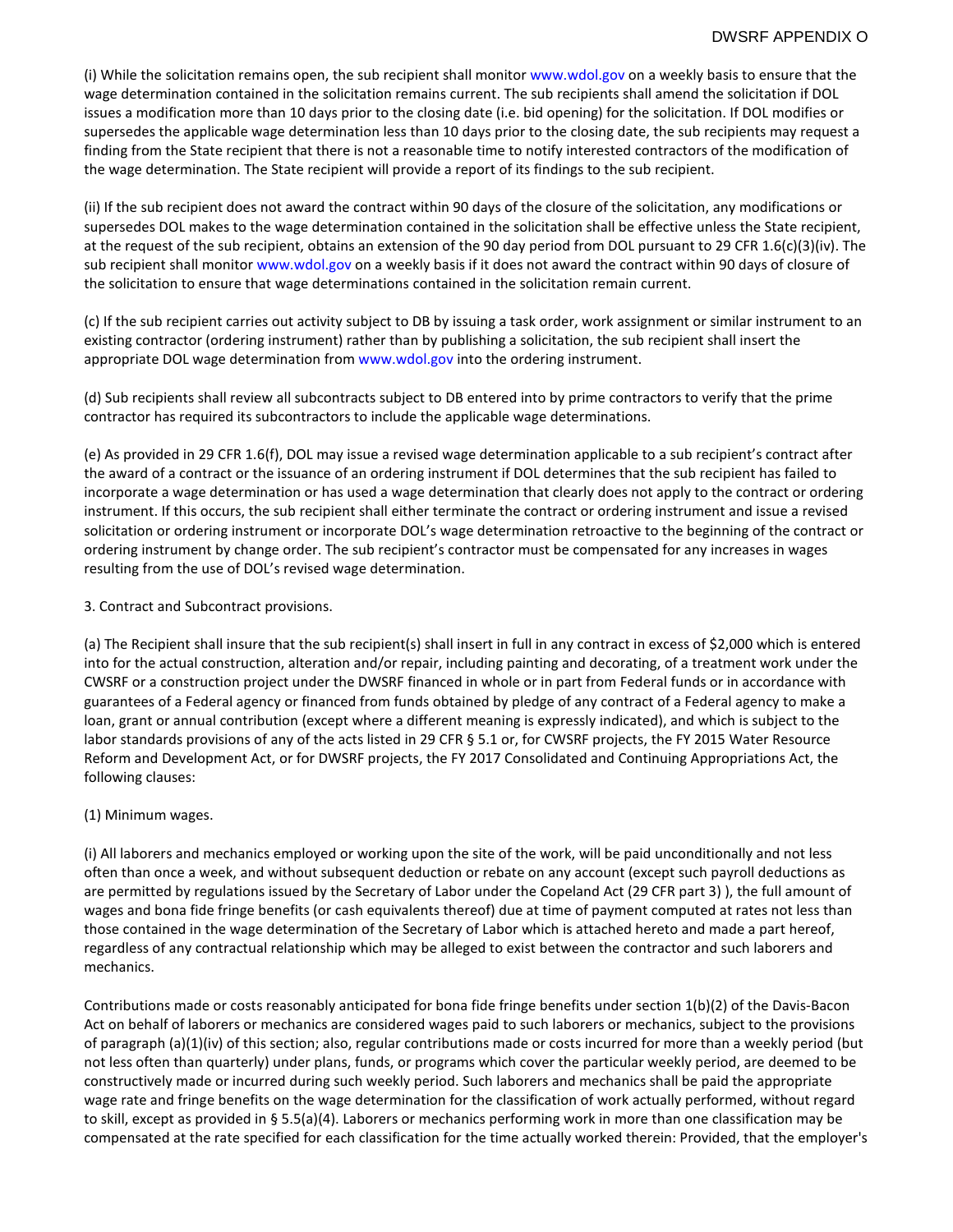payroll records accurately set forth the time spent in each classification in which work is performed. The wage determination (including any additional classification and wage rates conformed under paragraph (a)(1)(ii) of this section) and the Davis-Bacon poster (WH-1321) shall be posted at all times by the contractor and its subcontractors at the site of the work in a prominent and accessible place where it can be easily seen by the workers.

Sub recipients may obtain wage determinations from the U.S. Department of Labor's web site, www.dol.gov.

(ii)(A) The sub recipient(s), on behalf of EPA, shall require that any class of laborers or mechanics, including helpers, which is not listed in the wage determination and which is to be employed under the contract shall be classified in conformance with the wage determination. The State award official shall approve a request for an additional classification and wage rate and fringe benefits therefore only when the following criteria have been met:

(1) The work to be performed by the classification requested is not performed by a classification in the wage determination; and

(2) The classification is utilized in the area by the construction industry; and

(3) The proposed wage rate, including any bona fide fringe benefits, bears a reasonable relationship to the wage rates contained in the wage determination.

(B) If the contractor and the laborers and mechanics to be employed in the classification (if known), or their representatives, and the sub recipient(s) agree on the classification and wage rate (including the amount designated for fringe benefits where appropriate), documentation of the action taken and the request, including the local wage determination shall be sent by the sub recipient(s) to the State award official. The State award official will transmit the report, to the Administrator of the Wage and Hour Division, Employment Standards Administration, U.S. Department of Labor, Washington, DC 20210 and to the EPA DB Regional Coordinator concurrently. The Administrator, or an authorized representative, will approve, modify, or disapprove every additional classification request within 30 days of receipt and so advise the State award official or will notify the State award official within the 30-day period that additional time is necessary.

(C) In the event the contractor, the laborers or mechanics to be employed in the classification or their representatives, and the sub recipient(s) do not agree on the proposed classification and wage rate (including the amount designated for fringe benefits, where appropriate), the award official shall refer the request, and the local wage determination, including the views of all interested parties and the recommendation of the State award official, to the Administrator for determination. The request shall be sent to the EPA Regional Coordinator concurrently. The Administrator, or an authorized representative, will issue a determination within 30 days of receipt of the request and so advise the contracting officer or will notify the contracting officer within the 30-day period that additional time is necessary.

(D) The wage rate (including fringe benefits where appropriate) determined pursuant to paragraphs (a)(1)(ii)(B) or (C) of this section, shall be paid to all workers performing work in the classification under this contract from the first day on which work is performed in the classification.

(iii) Whenever the minimum wage rate prescribed in the contract for a class of laborers or mechanics includes a fringe benefit which is not expressed as an hourly rate, the contractor shall either pay the benefit as stated in the wage determination or shall pay another bona fide fringe benefit or an hourly cash equivalent thereof.

(iv) If the contractor does not make payments to a trustee or other third person, the contractor may consider as part of the wages of any laborer or mechanic the amount of any costs reasonably anticipated in providing bona fide fringe benefits under a plan or program, Provided, That the Secretary of Labor has found, upon the written request of the contractor, that the applicable standards of the Davis-Bacon Act have been met. The Secretary of Labor may require the contractor to set aside in a separate account assets for the meeting of obligations under the plan or program.

(2) Withholding. The sub recipient(s) shall upon written request of the EPA Award Official or an authorized representative of the Department of Labor, withhold or cause to be withheld from the contractor under this contract or any other Federal contract with the same prime contractor, or any other federally-assisted contract subject to Davis-Bacon prevailing wage requirements, which is held by the same prime contractor, so much of the accrued payments or advances as may be considered necessary to pay laborers and mechanics, including apprentices, trainees, and helpers, employed by the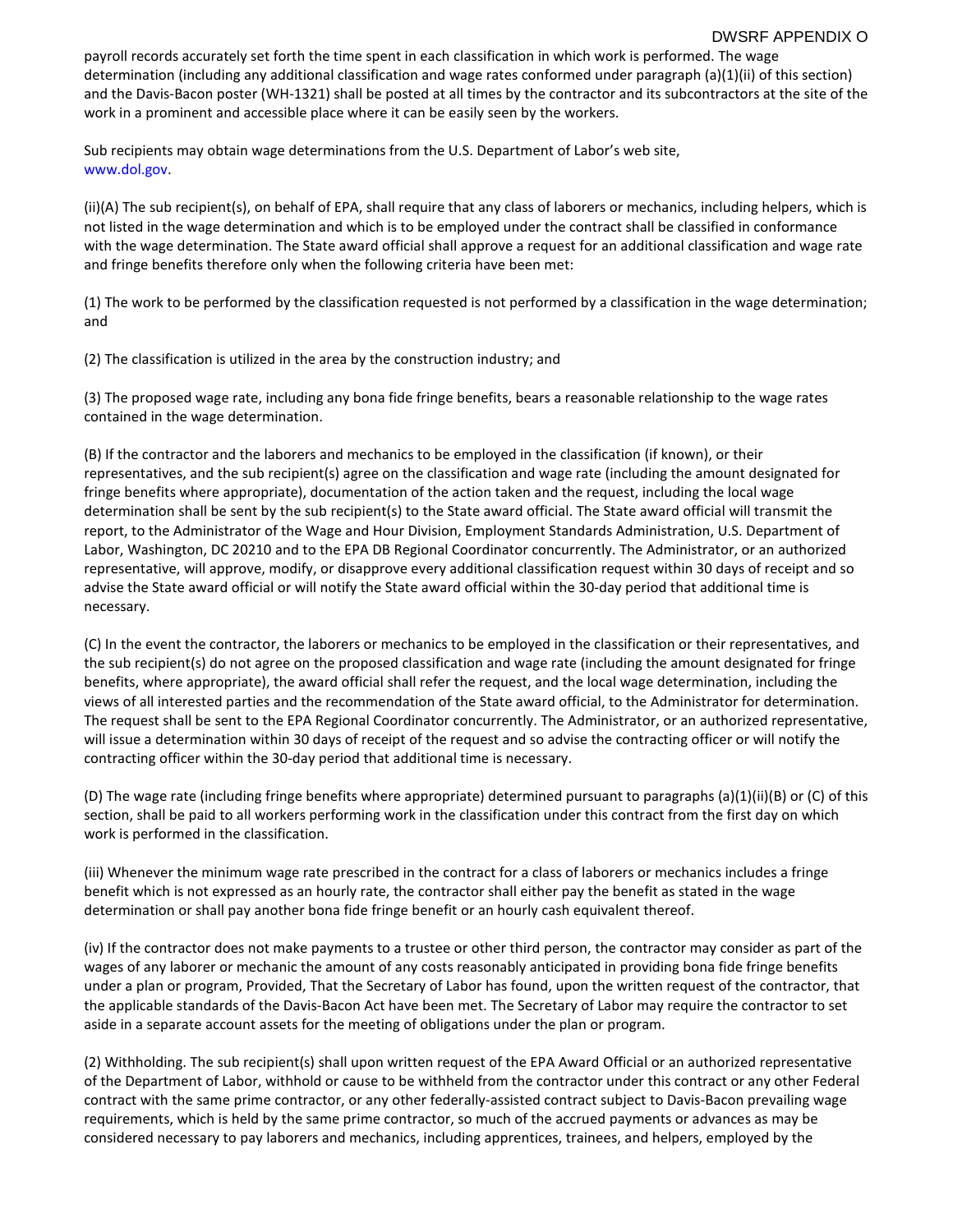contractor or any subcontractor the full amount of wages required by the contract. In the event of failure to pay any laborer or mechanic, including any apprentice, trainee, or helper, employed or working on the site of the work, all or part of the wages required by the contract, the (Agency) may, after written notice to the contractor, sponsor, applicant, or owner, take such action as may be necessary to cause the suspension of any further payment, advance, or guarantee of funds until such violations have ceased.

#### (3) Payrolls and basic records.

(i) Payrolls and basic records relating thereto shall be maintained by the contractor during the course of the work and preserved for a period of three years thereafter for all laborers and mechanics working at the site of the work. Such records shall contain the name, address, and social security number of each such worker, his or her correct classification, hourly rates of wages paid (including rates of contributions or costs anticipated for bona fide fringe benefits or cash equivalents thereof of the types described in section 1(b)(2)(B) of the Davis-Bacon Act), daily and weekly number of hours worked, deductions made and actual wages paid. Whenever the Secretary of Labor has found under 29 CFR 5.5(a)(1)(iv) that the wages of any laborer or mechanic include the amount of any costs reasonably anticipated in providing benefits under a plan or program described in section 1(b)(2)(B) of the Davis-Bacon Act, the contractor shall maintain records which show that the commitment to provide such benefits is enforceable, that the plan or program is financially responsible, and that the plan or program has been communicated in writing to the laborers or mechanics affected, and records which show the costs anticipated or the actual cost incurred in providing such benefits. Contractors employing apprentices or trainees under approved programs shall maintain written evidence of the registration of apprenticeship programs and certification of trainee programs, the registration of the apprentices and trainees, and the ratios and wage rates prescribed in the applicable programs.

(ii)(A) The contractor shall submit weekly, for each week in which any contract work is performed, a copy of all payrolls to the sub recipient, that is, the entity that receives the sub-grant or loan from the State capitalization grant recipient. Such documentation shall be available on request of the State recipient or EPA. As to each payroll copy received, the sub recipient shall provide written confirmation in a form satisfactory to the State indicating whether or not the project is in compliance with the requirements of 29 CFR 5.5(a)(1) based on the most recent payroll copies for the specified week. The payrolls shall set out accurately and completely all of the information required to be maintained under 29 CFR 5.5(a)(3)(i), except that full social security numbers and home addresses shall not be included on the weekly payrolls. Instead the payrolls shall only need to include an individually identifying number for each employee (e.g., the last four digits of the employee's social security number). The required weekly payroll information may be submitted in any form desired. Optional Form WH-347 is available for this purpose from the Wage and Hour Division Web site at http://www.dol.gov/whd/forms/wh347instr.htm or its successor site. The prime contractor is responsible for the submission of copies of payrolls by all subcontractors. Contractors and subcontractors shall maintain the full social security number and current address of each covered worker, and shall provide them upon request to the sub recipient(s) for transmission to the State or EPA if requested by EPA, the State, the contractor, or the Wage and Hour Division of the Department of Labor for purposes of an investigation or audit of compliance with prevailing wage requirements. It is not a violation of this section for a prime contractor to require a subcontractor to provide addresses and social security numbers to the prime contractor for its own records, without weekly submission to the sub recipient(s).

(B) Each payroll submitted shall be accompanied by a "Statement of Compliance," signed by the contractor or subcontractor or his or her agent who pays or supervises the payment of the persons employed under the contract and shall certify the following:

(1) That the payroll for the payroll period contains the information required to be provided under § 5.5 (a)(3)(ii) of Regulations, 29 CFR part 5, the appropriate information is being maintained under § 5.5 (a)(3)(i) of Regulations, 29 CFR part 5, and that such information is correct and complete;

(2) That each laborer or mechanic (including each helper, apprentice, and trainee) employed on the contract during the payroll period has been paid the full weekly wages earned, without rebate, either directly or indirectly, and that no deductions have been made either directly or indirectly from the full wages earned, other than permissible deductions as set forth in Regulations, 29 CFR part 3;

(3) That each laborer or mechanic has been paid not less than the applicable wage rates and fringe benefits or cash equivalents for the classification of work performed, as specified in the applicable wage determination incorporated into the contract.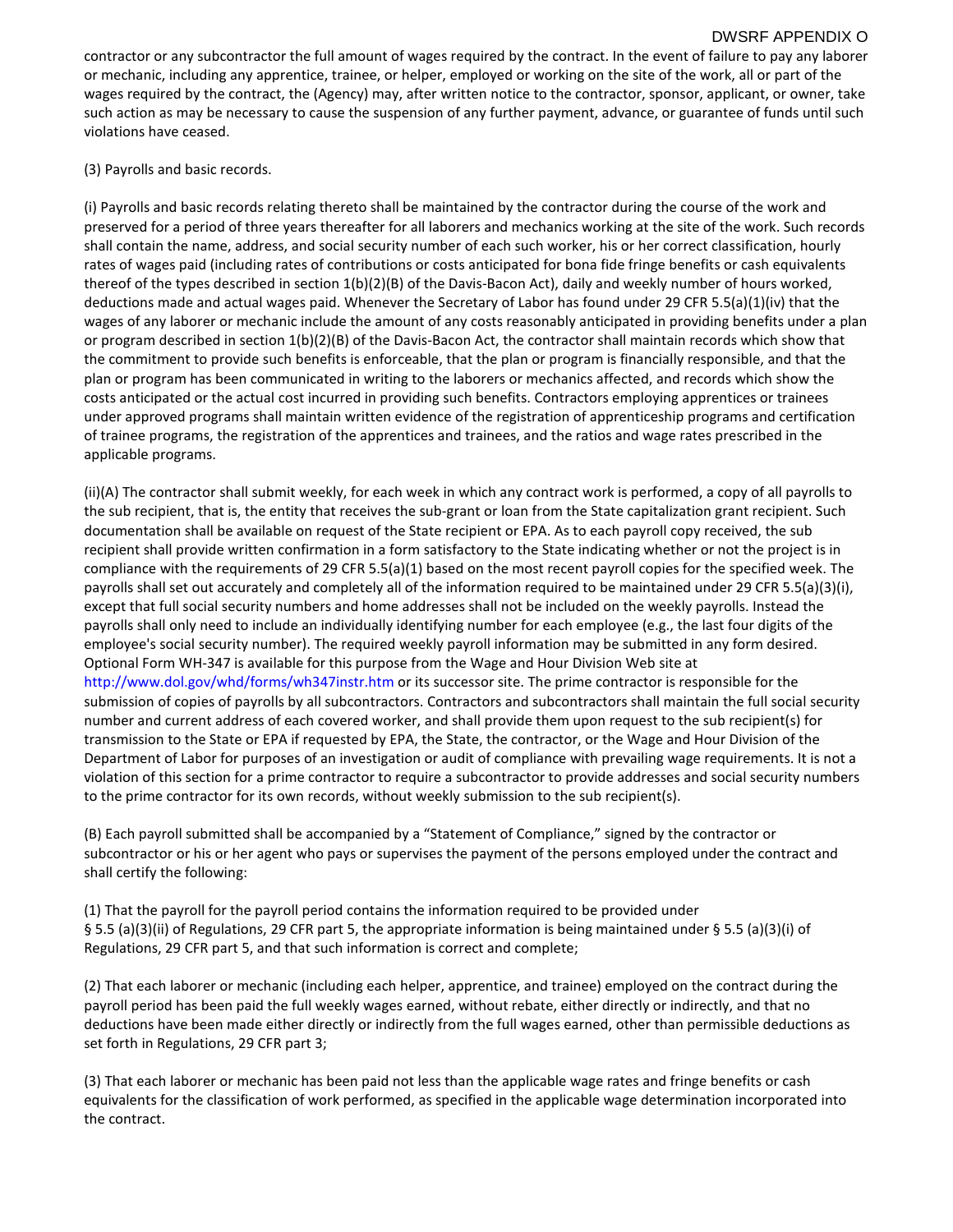(C) The weekly submission of a properly executed certification set forth on the reverse side of Optional Form WH-347 shall satisfy the requirement for submission of the "Statement of Compliance" required by paragraph (a)(3)(ii)(B) of this section.

(D) The falsification of any of the above certifications may subject the contractor or subcontractor to civil or criminal prosecution under section 1001 of title 18 and section 231 of title 31 of the United States Code.

(iii) The contractor or subcontractor shall make the records required under paragraph (a)(3)(i) of this section available for inspection, copying, or transcription by authorized representatives of the State, EPA or the Department of Labor, and shall permit such representatives to interview employees during working hours on the job. If the contractor or subcontractor fails to submit the required records or to make them available, the Federal agency or State may, after written notice to the contractor, sponsor, applicant, or owner, take such action as may be necessary to cause the suspension of any further payment, advance, or guarantee of funds. Furthermore, failure to submit the required records upon request or to make such records available may be grounds for debarment action pursuant to 29 CFR 5.12.

#### (4) Apprentices and trainees--

(i) Apprentices. Apprentices will be permitted to work at less than the predetermined rate for the work they performed when they are employed pursuant to and individually registered in a bona fide apprenticeship program registered with the U.S. Department of Labor, Employment and Training Administration, Office of Apprenticeship Training, Employer and Labor Services, or with a State Apprenticeship Agency recognized by the Office, or if a person is employed in his or her first 90 days of probationary employment as an apprentice in such an apprenticeship program, who is not individually registered in the program, but who has been certified by the Office of Apprenticeship Training, Employer and Labor Services or a State Apprenticeship Agency (where appropriate) to be eligible for probationary employment as an apprentice. The allowable ratio of apprentices to journeymen on the job site in any craft classification shall not be greater than the ratio permitted to the contractor as to the entire work force under the registered program. Any worker listed on a payroll at an apprentice wage rate, who is not registered or otherwise employed as stated above, shall be paid not less than the applicable wage rate on the wage determination for the classification of work actually performed. In addition, any apprentice performing work on the job site in excess of the ratio permitted under the registered program shall be paid not less than the applicable wage rate on the wage determination for the work actually performed. Where a contractor is performing construction on a project in a locality other than that in which its program is registered, the ratios and wage rates (expressed in percentages of the journeyman's hourly rate) specified in the contractor's or subcontractors registered program shall be observed. Every apprentice must be paid at not less than the rate specified in the registered program for the apprentice's level of progress, expressed as a percentage of the journeymen hourly rate specified in the applicable wage determination. Apprentices shall be paid fringe benefits in accordance with the provisions of the apprenticeship program. If the apprenticeship program does not specify fringe benefits, apprentices must be paid the full amount of fringe benefits listed on the wage determination for the applicable classification. If the Administrator determines that a different practice prevails for the applicable apprentice classification, fringes shall be paid in accordance with that determination. In the event the Office of Apprenticeship Training, Employer and Labor Services, or a State Apprenticeship Agency recognized by the Office, withdraws approval of an apprenticeship program, the contractor will no longer be permitted to utilize apprentices at less than the applicable predetermined rate for the work performed until an acceptable program is approved.

(ii) Trainees. Except as provided in 29 CFR 5.16, trainees will not be permitted to work at less than the predetermined rate for the work performed unless they are employed pursuant to and individually registered in a program which has received prior approval, evidenced by formal certification by the U.S. Department of Labor, Employment and Training Administration. The ratio of trainees to journeymen on the job site shall not be greater than permitted under the plan approved by the Employment and Training Administration. Every trainee must be paid at not less than the rate specified in the approved program for the trainee's level of progress, expressed as a percentage of the journeyman hourly rate specified in the applicable wage determination. Trainees shall be paid fringe benefits in accordance with the provisions of the trainee program. If the trainee program does not mention fringe benefits, trainees shall be paid the full amount of fringe benefits listed on the wage determination unless the Administrator of the Wage and Hour Division determines that there is an apprenticeship program associated with the corresponding journeyman wage rate on the wage determination which provides for less than full fringe benefits for apprentices. Any employee listed on the payroll at a trainee rate who is not registered and participating in a training plan approved by the Employment and Training Administration shall be paid not less than the applicable wage rate on the wage determination for the classification of work actually performed. In addition, any trainee performing work on the job site in excess of the ratio permitted under the registered program shall be paid not less than the applicable wage rate on the wage determination for the work actually performed. In the event the Employment and Training Administration withdraws approval of a training program, the contractor will no longer be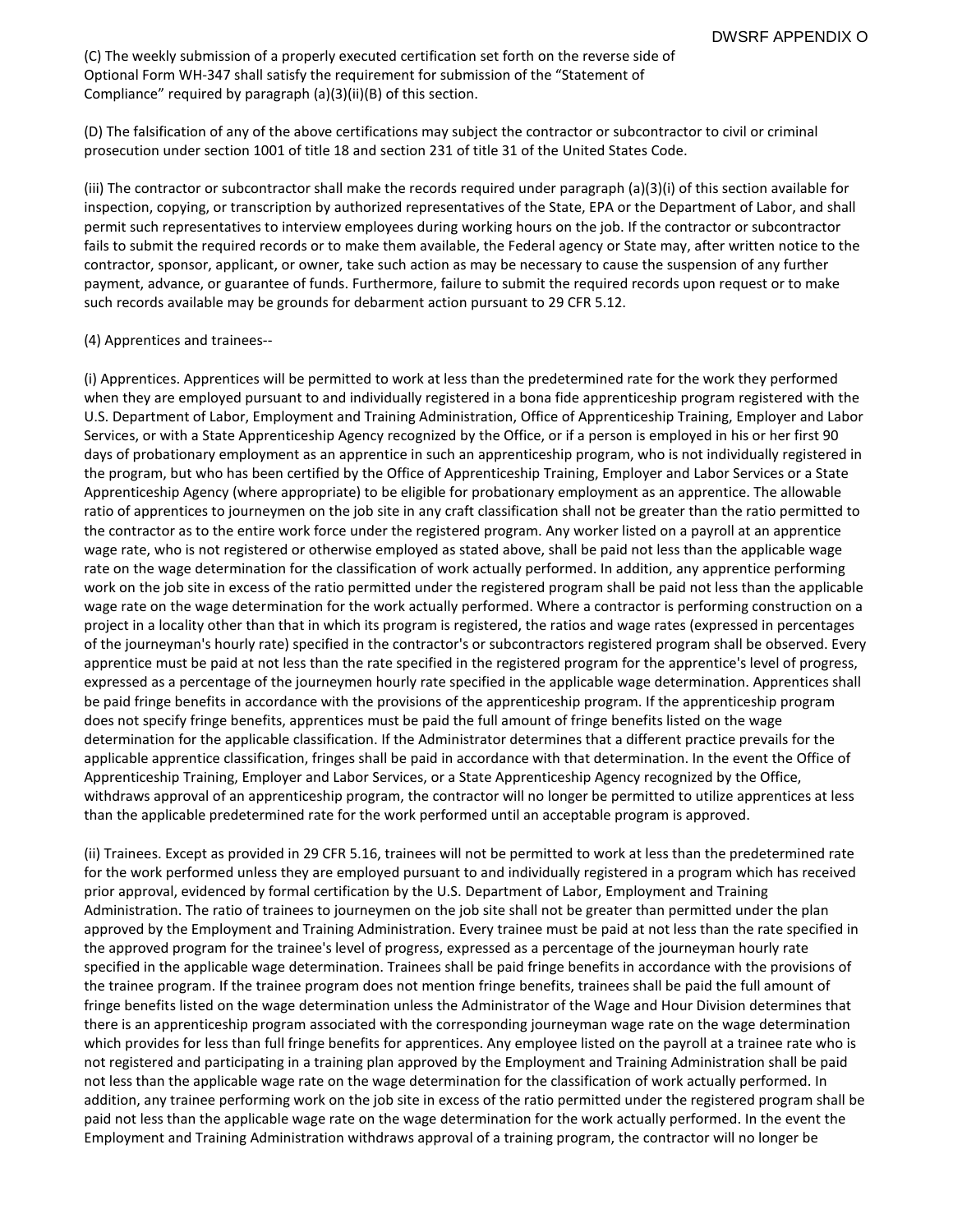permitted to utilize trainees at less than the applicable predetermined rate for the work performed until an acceptable program is approved.

(iii) Equal employment opportunity. The utilization of apprentices, trainees and journeymen under this part shall be in conformity with the equal employment opportunity requirements of Executive Order 11246, as amended and 29 CFR part 30.

(5) Compliance with Copeland Act requirements. The contractor shall comply with the requirements of 29 CFR part 3, which are incorporated by reference in this contract.

(6) Subcontracts. The contractor or subcontractor shall insert in any subcontracts the clauses contained in 29 CFR 5.5(a)(1) through (10) and such other clauses as the EPA determines may by appropriate, and also a clause requiring the subcontractors to include these clauses in any lower tier subcontracts. The prime contractor shall be responsible for the compliance by any subcontractor or lower tier subcontractor with all the contract clauses in 29 CFR 5.5.

(7) Contract termination: debarment. A breach of the contract clauses in 29 CFR 5.5 may be grounds for termination of the contract, and for debarment as a contractor and a subcontractor as provided in 29 CFR 5.12.

(8) Compliance with Davis-Bacon and Related Act requirements. All rulings and interpretations of the Davis-Bacon and Related Acts contained in 29 CFR parts 1, 3, and 5 are herein incorporated by reference in this contract.

(9) Disputes concerning labor standards. Disputes arising out of the labor standards provisions of this contract shall not be subject to the general disputes clause of this contract. Such disputes shall be resolved in accordance with the procedures of the Department of Labor set forth in 29 CFR parts 5, 6, and 7. Disputes within the meaning of this clause include disputes between the contractor (or any of its subcontractors) and Sub recipient(s), State, EPA, the U.S. Department of Labor, or the employees or their representatives.

(10) Certification of eligibility.

(i) By entering into this contract, the contractor certifies that neither it (nor he or she) nor any person or firm who has an interest in the contractor's firm is a person or firm ineligible to be awarded Government contracts by virtue of section 3(a) of the Davis-Bacon Act or 29 CFR 5.12(a)(1).

(ii) No part of this contract shall be subcontracted to any person or firm ineligible for award of a Government contract by virtue of section 3(a) of the Davis-Bacon Act or 29 CFR 5.12(a)(1). (iii) The penalty for making false statements is prescribed in the U.S. Criminal Code, 18 U.S.C. 1001.

4. Contract Provision for Contracts in Excess of \$100,000.

(a) Contract Work Hours and Safety Standards Act. The sub recipient shall insert the following clauses set forth in paragraphs (a)(1), (2), (3), and (4) of this section in full in any contract in an amount in excess of \$100,000 and subject to the overtime provisions of the Contract Work Hours and Safety Standards Act. These clauses shall be inserted in addition to the clauses required by Item 3, above or 29 CFR 4.6. As used in this paragraph, the terms laborers and mechanics include watchmen and guards.

(1) Overtime requirements. No contractor or subcontractor contracting for any part of the contract work which may require or involve the employment of laborers or mechanics shall require or permit any such laborer or mechanic in any workweek in which he or she is employed on such work to work in excess of forty hours in such workweek unless such laborer or mechanic receives compensation at a rate not less than one and one-half times the basic rate of pay for all hours worked in excess of forty hours in such workweek.

(2) Violation; liability for unpaid wages; liquidated damages. In the event of any violation of the clause set forth in paragraph (b)(1) of this section the contractor and any subcontractor responsible therefore shall be liable for the unpaid wages. In addition, such contractor and subcontractor shall be liable to the United States (in the case of work done under contract for the District of Columbia or a territory, to such District or to such territory), for liquidated damages. Such liquidated damages shall be computed with respect to each individual laborer or mechanic, including watchmen and guards, employed in violation of the clause set forth in paragraph (b)(1) of this section, in the sum of \$25 for each calendar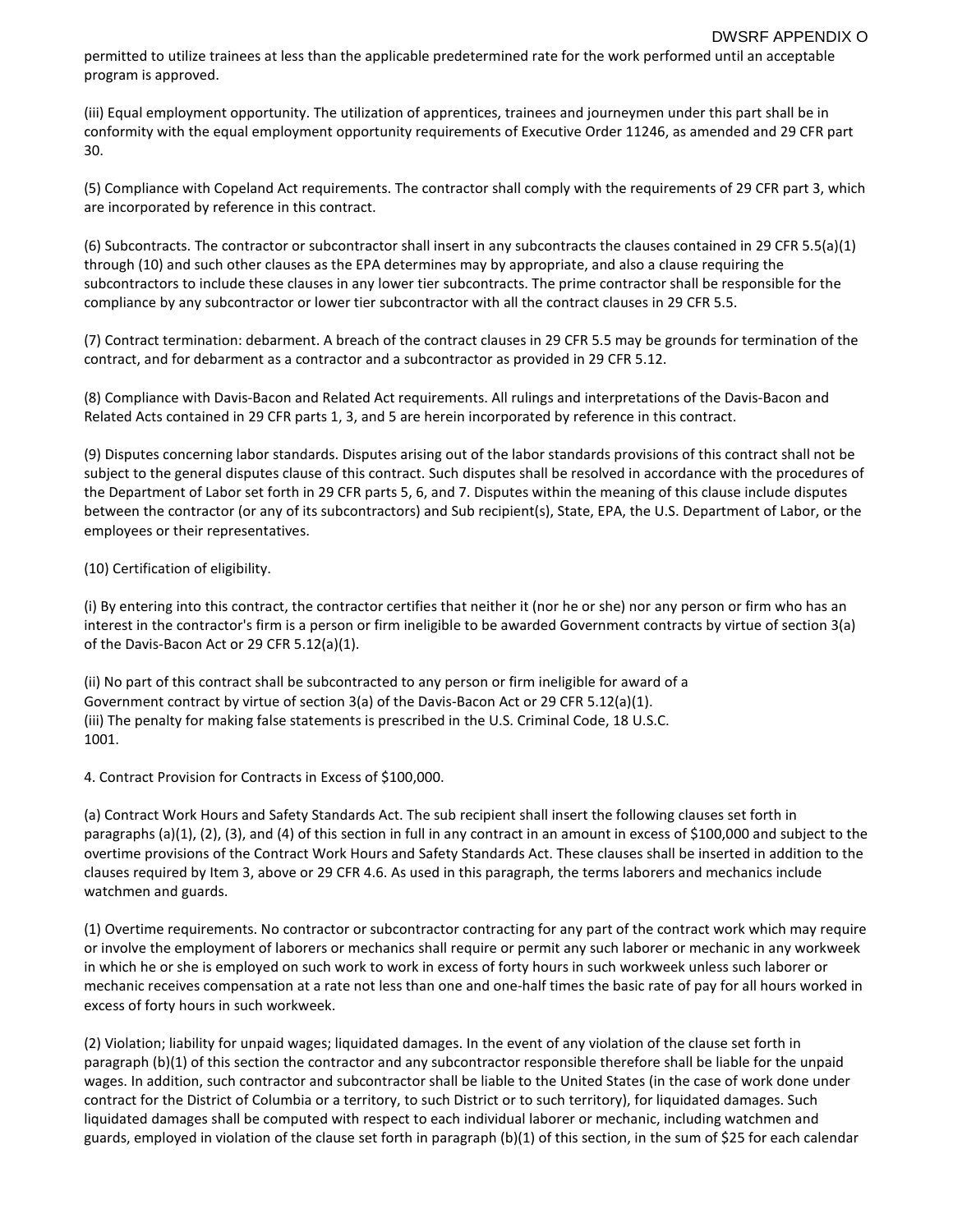day on which such individual was required or permitted to work in excess of the standard workweek of forty hours without payment of the overtime wages required by the clause set forth in paragraph (b)(1) of this section.

(3) Withholding for unpaid wages and liquidated damages. The sub recipient shall upon the request of the EPA Award Official or an authorized representative of the Department of Labor, withhold or cause to be withheld, from any moneys payable on account of work performed by the contractor or subcontractor under any such contract or any other Federal contract with the same prime contractor, or any other federally-assisted contract subject to the Contract Work Hours and Safety Standards Act, which is held by the same prime contractor, such sums as may be determined to be necessary to satisfy any liabilities of such contractor or subcontractor for unpaid wages and liquidated damages as provided in the clause set forth in paragraph (a)(2) of this section.

(4) Subcontracts. The contractor or subcontractor shall insert in any subcontracts the clauses set forth in paragraph (a)(1) through (4) of this section and also a clause requiring the subcontractors to include these clauses in any lower tier subcontracts. The prime contractor shall be responsible for compliance by any subcontractor or lower tier subcontractor with the clauses set forth in paragraphs (a)(1) through (4) of this section.

(c) In addition to the clauses contained in Item 3, above, in any contract subject only to the Contract Work Hours and Safety Standards Act and not to any of the other statutes cited in 29 CFR 5.1, the Sub recipient shall insert a clause requiring that the contractor or subcontractor shall maintain payrolls and basic payroll records during the course of the work and shall preserve them for a period of three years from the completion of the contract for all laborers and mechanics, including guards and watchmen, working on the contract. Such records shall contain the name and address of each such employee, social security number, correct classifications, hourly rates of wages paid, daily and weekly number of hours worked, deductions made, and actual wages paid. Further, the Sub recipient shall insert in any such contract a clause providing that the records to be maintained under this paragraph shall be made available by the contractor or subcontractor for inspection, copying, or transcription by authorized representatives of the USEPA and the Department of Labor and the State Water Board, and the contractor or subcontractor will permit such representatives to interview employees during working hours on the job.

### 5. Compliance Verification

(a) The sub recipient shall periodically interview a sufficient number of employees entitled to DB prevailing wages (covered employees) to verify that contractors or subcontractors are paying the appropriate wage rates. As provided in 29 CFR 5.6(a)(3), all interviews must be conducted in confidence. The sub recipient must use Standard Form 1445 (SF 1445) or equivalent documentation to memorialize the interviews. Copies of the SF 1445 are available from EPA on request.

(b) The sub recipient shall establish and follow an interview schedule based on its assessment of the risks of noncompliance with DB posed by contractors or subcontractors and the duration of the contract or subcontract. Sub recipients must conduct more frequent interviews if the initial interviews or other information indicated that there is a risk that the contractor or subcontractor is not complying with DB. Sub recipients shall immediately conduct interviews in response to an alleged violation of the prevailing wage requirements. All interviews shall be conducted in confidence."

(c) The sub recipient shall periodically conduct spot checks of a representative sample of weekly payroll data to verify that contractors or subcontractors are paying the appropriate wage rates. The sub recipient shall establish and follow a spot check schedule based on its assessment of the risks of noncompliance with DB posed by contractors or subcontractors and the duration of the contract or subcontract. At a minimum, if practicable the sub recipient should spot check payroll data within two weeks of each contractor or subcontractor's submission of its initial payroll data and two weeks prior to the completion date the contract or subcontract. Sub recipients must conduct more frequent spot checks if the initial spot check or other information indicates that there is a risk that the contractor or subcontractor is not complying with DB . In addition, during the examinations the sub recipient shall verify evidence of fringe benefit plans and payments there under by contractors and subcontractors who claim credit for fringe benefit contributions.

(d) The sub recipient shall periodically review contractors and subcontractors use of apprentices and trainees to verify registration and certification with respect to apprenticeship and training programs approved by either the U.S Department of Labor or a state, as appropriate, and that contractors and subcontractors are not using disproportionate numbers of, laborers, trainees and apprentices. These reviews shall be conducted in accordance with the schedules for spot checks and interviews described in Item 5(b) and (c) above.